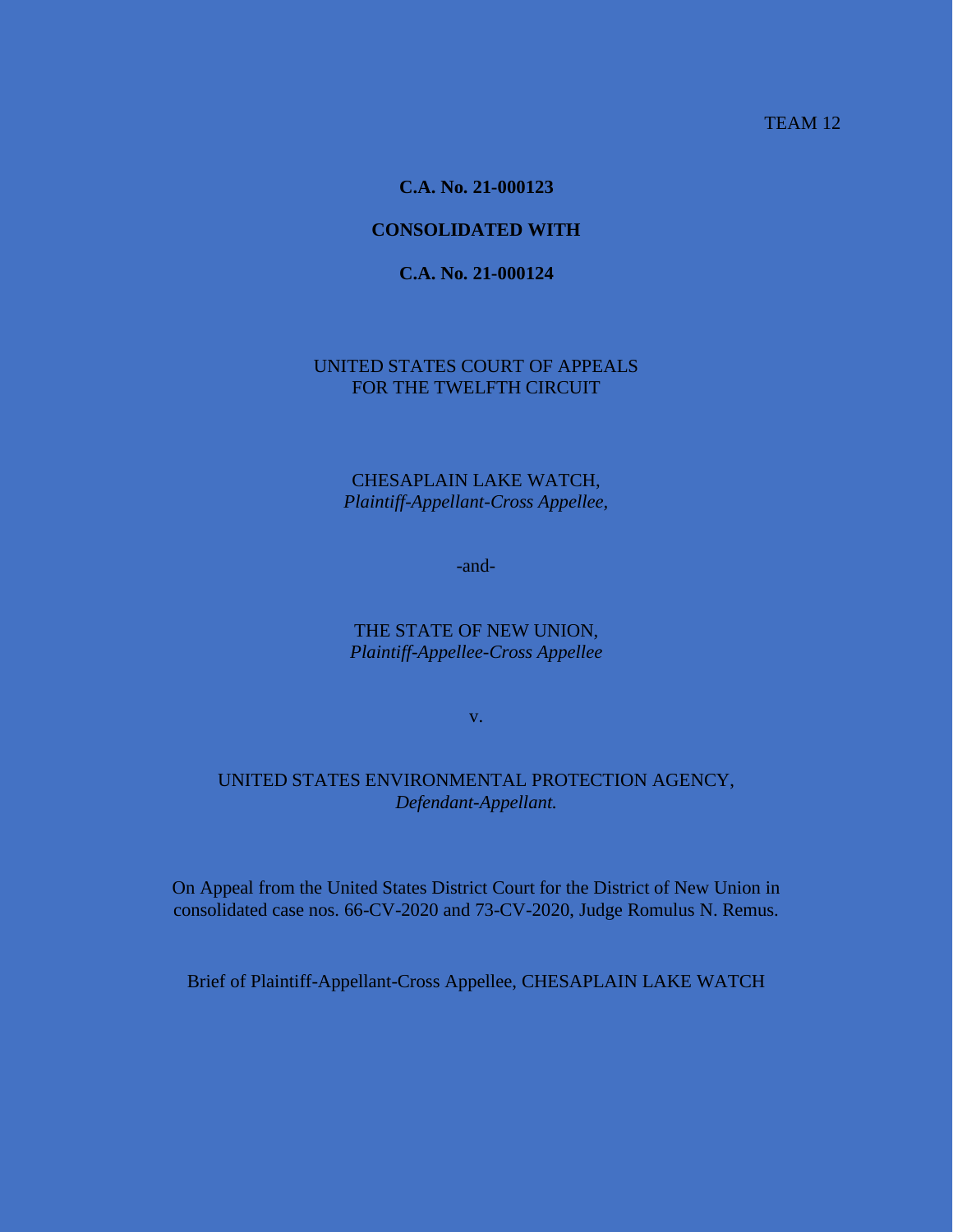# **TABLE OF CONTENTS**

| I.   | THE CHALLENGE TO EPA'S DECISION TO REJECT AND REPLACE NEW<br>UNION'S TMDL IS RIPE BECAUSE THIS ISSUE IS FIT FOR JUDICIAL<br>REVIEW AND DELAYED REVIEW WOULD CAUSE HARDSHIP TO THE                                                                                                              |
|------|------------------------------------------------------------------------------------------------------------------------------------------------------------------------------------------------------------------------------------------------------------------------------------------------|
| II.  | EPA'S REJECTION OF NEW UNION'S LAKE CHESAPLAIN PHOSPHORUS                                                                                                                                                                                                                                      |
| III. | A TMDL MUST BE EXPRESSED AS A DAILY DISCHARGE LIMIT THAT<br>A. Under Chevron, a "total maximum daily load" must be expressed as a daily<br>B. Under Chevron, a phased TMDL over five years violates the CWA because it                                                                         |
| IV.  | EPA'S APPROVAL OF NEW UNION'S TMDL WAS ARBITRARY AND<br>A. EPA guidance expressly mandates that reasonable assurances must be secured<br>before states can take credit for reductions in LAs from nonpoint sources to<br>B. Guidance documents are not subject to the APA's notice and comment |
|      |                                                                                                                                                                                                                                                                                                |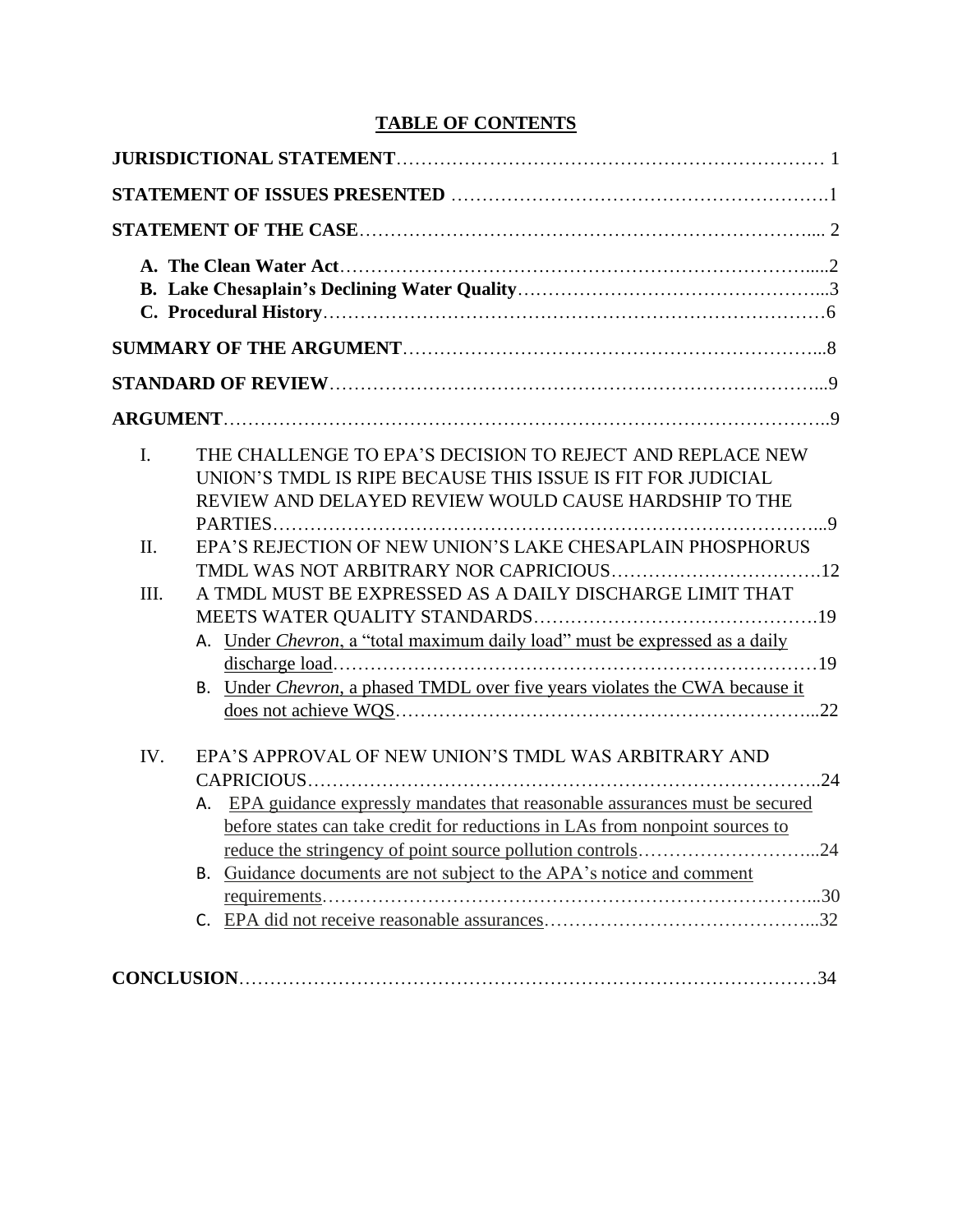# **TABLE OF AUTHORITIES**

# **Cases**

| Adamo Wrecking Co. v. U.S.,                                  |
|--------------------------------------------------------------|
| Am. Rivers v. F.E.R.C.,                                      |
| American Farm Bureau Federation v. U.S. E.P.A.,              |
| Anacostia Riverkeeper, Inc. v. Wheeler,                      |
| Appalachian Power Co. v. E.P.A.,                             |
| Barnhart v. Walton,                                          |
| Batalla Vidal v. Nielsen,                                    |
| Bethlehem Steel Corp. v. Train,                              |
| Bravos v. Green,                                             |
| Buffalo Transportation, Inc. v. United States,               |
| Bullard v. Blue Hills Bank,                                  |
| Cathedral Candle Co. v. U.S. International Trade Commission, |
| Chevron USA, Inc. v. Nat. Res. Def. Council,                 |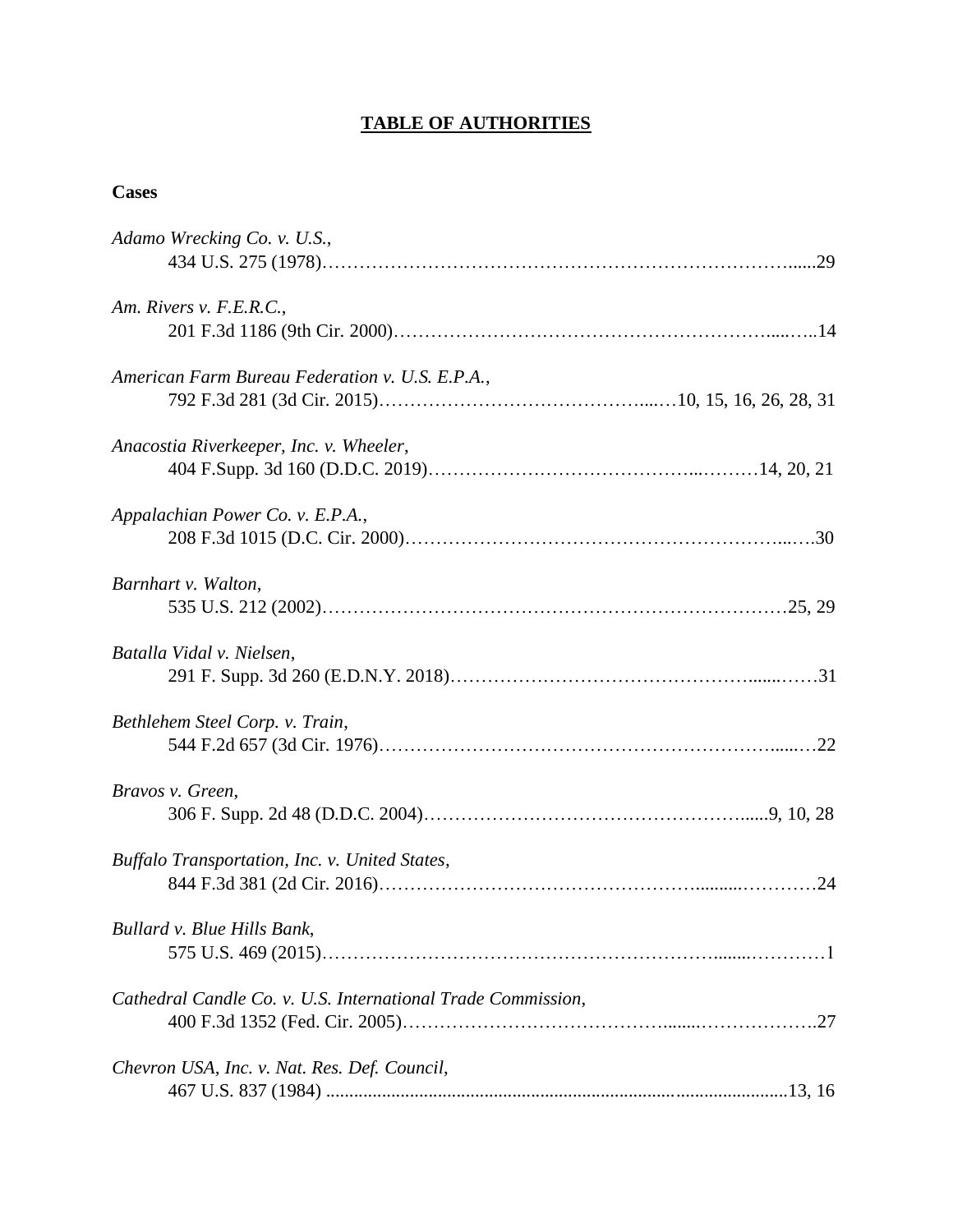| Citizens to Pres. Overton Park, Inc. v. Volpe,                |
|---------------------------------------------------------------|
|                                                               |
| City of Arcadia v. U.S. Env't Prot. Agency,                   |
|                                                               |
| City of Kennett, Missouri v. Env't Prot. Agency,              |
|                                                               |
| City of San Diego v. Whitman,                                 |
|                                                               |
| City of St. Louis v. Dep't of Transp.,                        |
|                                                               |
| Coke v. Long Island Health Care at Home, Ltd.,                |
|                                                               |
|                                                               |
| De La Mota v. United States Dep't of Educ.,                   |
|                                                               |
| Dep't of Homeland Sec. v. Regents of the Univ. of California, |
|                                                               |
| Dioxin/Organochlorine Ctr. v. Clarke,                         |
|                                                               |
| Fed. L. Enf't Officers Ass'n v. Rigas,                        |
| No. CV 19-735 (CKK), 2020 WL 4903843 (D.D.C. Aug. 20, 2020)31 |
| Friends of Earth, Inc. v. E.P.A.,                             |
|                                                               |
| Friends of Sakonnet v. Dutra,                                 |
|                                                               |
| Gulf Power v. FCC,                                            |
|                                                               |
| Hall v. U.S. E.P.A.,                                          |
|                                                               |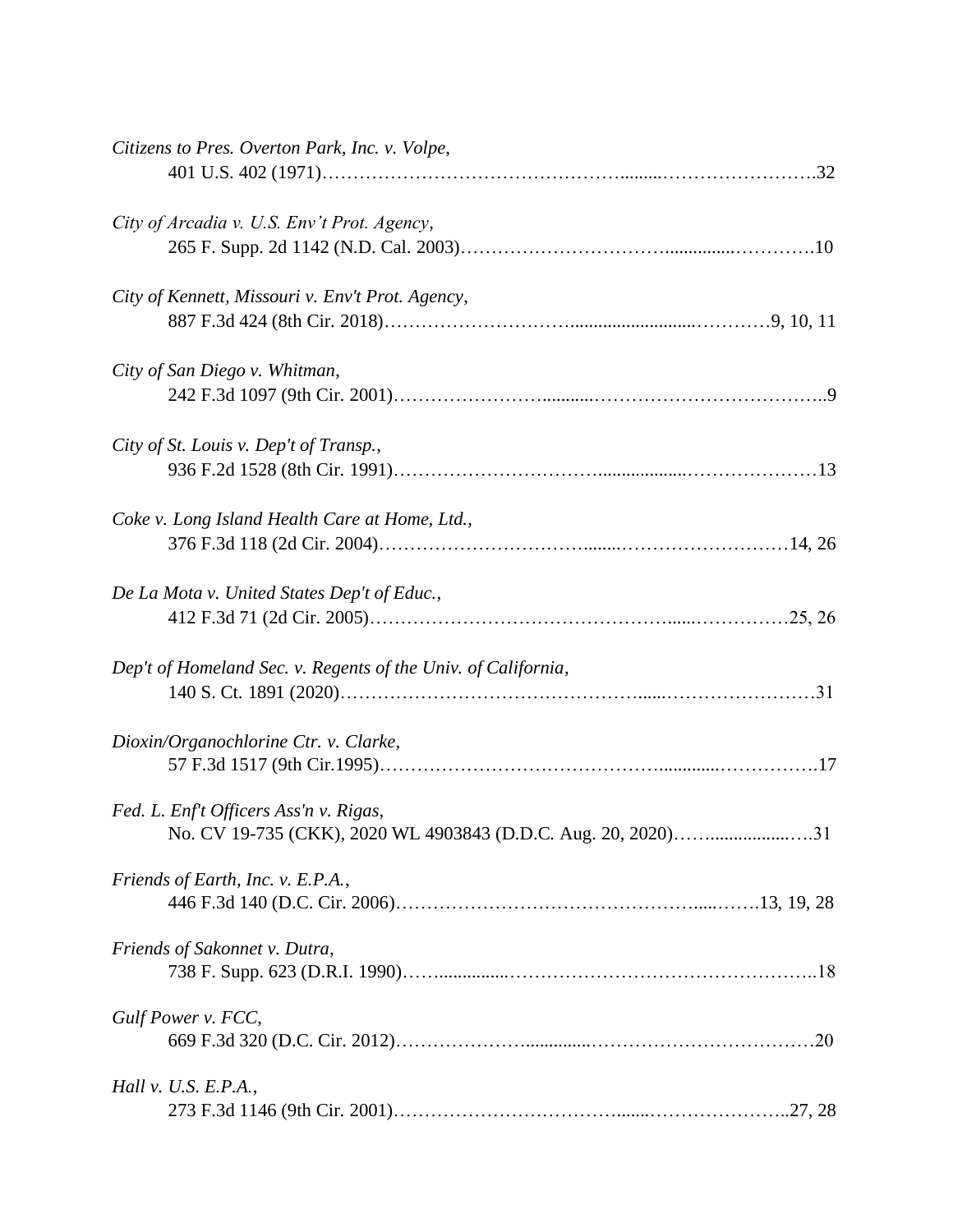| Hayes v. Whitman,                                                                                                                         |
|-------------------------------------------------------------------------------------------------------------------------------------------|
| Hagans v. Comm'r of Soc. Sec.,                                                                                                            |
| Iowa League of Cities v. E.P.A.,                                                                                                          |
| M. Fortunoff of Westbury Corp. v. Peerless Ins. Co.,                                                                                      |
| Massachusetts v. EPA,                                                                                                                     |
| McLouth Steel Prod. Corp. v. Thomas,                                                                                                      |
| Minnesota Ctr. for Env't Advoc. v. U.S. Env't Prot. Agency,<br>No. CIV03-5450(DWF/SRN), 2005 WL 1490331, at *5 (D. Minn. June 23, 2005)23 |
| Nat. Res. Def. Council, Inc. v. Muszynski,                                                                                                |
| Nat'l Pork Producers Council v. U.S. E.P.A.,                                                                                              |
| NLRB v. Bell Aerospace Co. Div. of Textron, Inc.,                                                                                         |
| Norwegian Nitrogen Prods. Co. v. United States,                                                                                           |
| NRDC, Inc. v. EPA,                                                                                                                        |
| OfficeMax, Inc. v. United States,                                                                                                         |
| Pension Benefit Guar. Corp. v. LTV Corp.,                                                                                                 |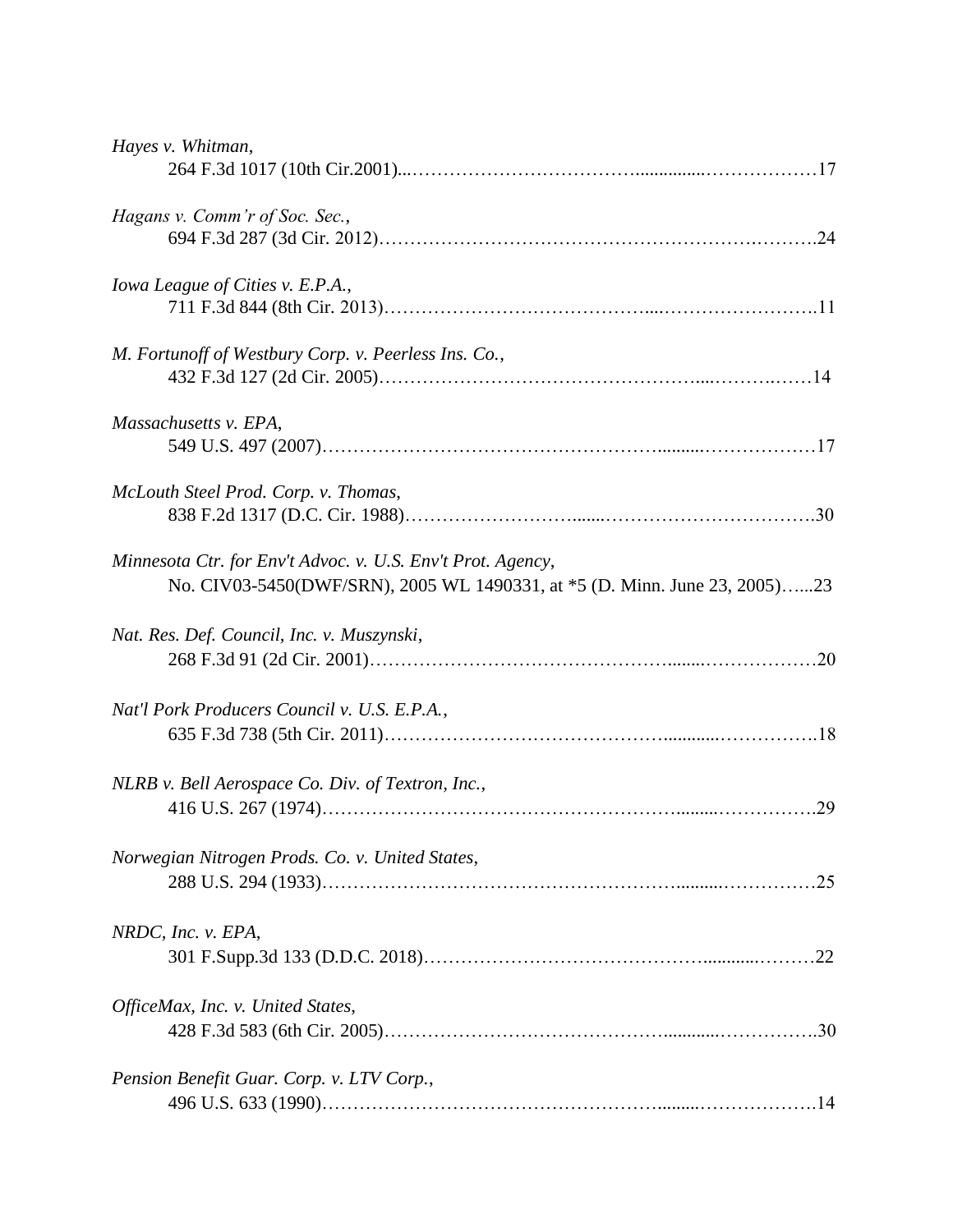| Placid Oil Co. v. Federal Energy Regulatory Commission,  |
|----------------------------------------------------------|
| Sierra Club v. Meiburg,                                  |
| Skidmore v. Swift & Co.,                                 |
| Spirit of Sage Council v. Norton,                        |
| Succar v. Ashcroft,                                      |
| Standard v. A.B.E.L. Servs.,                             |
| Styrene Info. & Research Ctr., Inc. v. Sebelius,         |
| Thomas v. Jackson,                                       |
| Toilet Good Ass'n, Inc. v. Gardner,                      |
| Upper Blackstone Water Pollution Abatement Dist. v. EPA, |
| United States v. Lucas,                                  |
| United States v. Riverside Bayview Homes, Inc.,          |
| Util. Air Regul. Grp. v. E.P.A.,                         |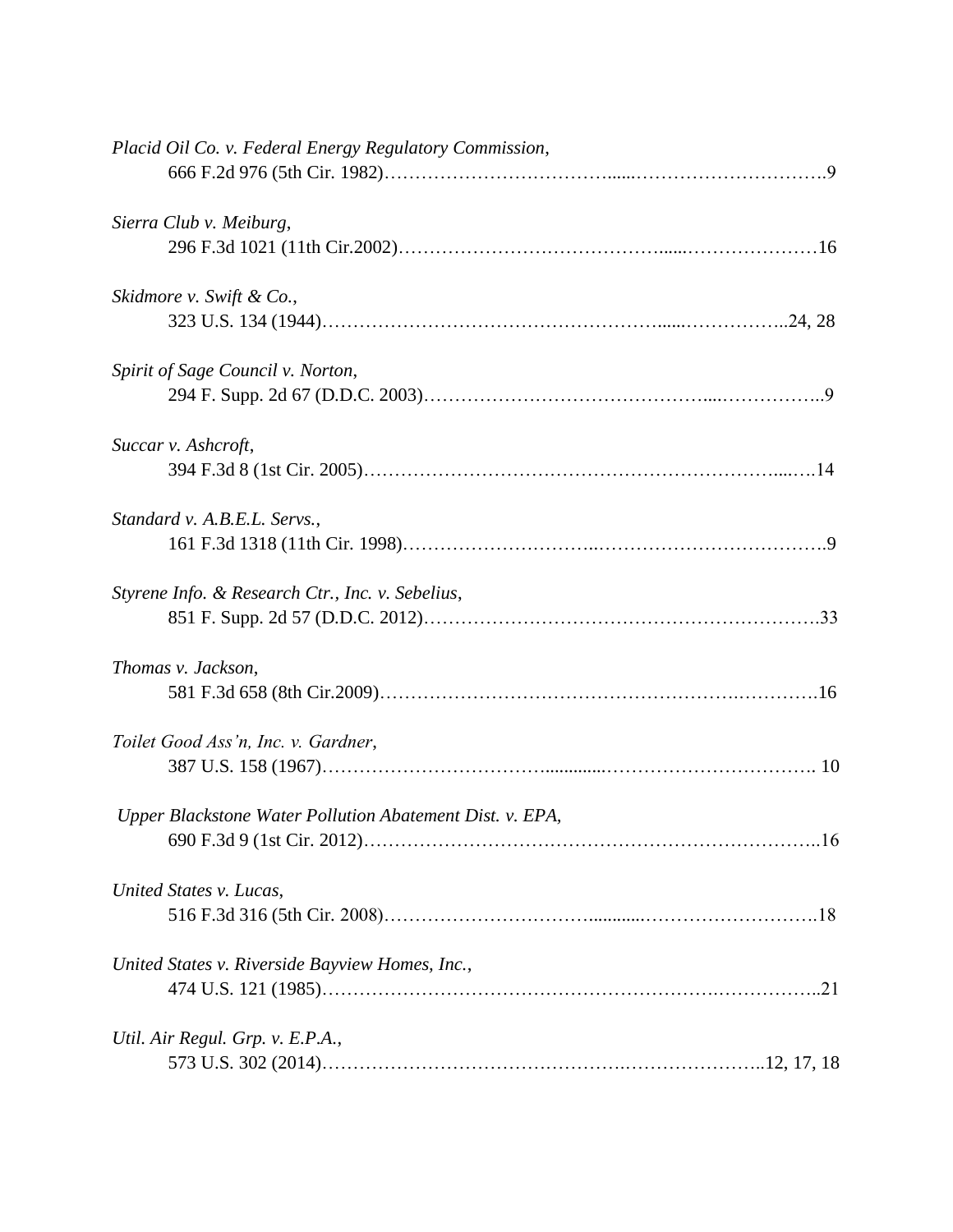| Vill. of Barrington, Ill. v. Surface Transp. Bd., |
|---------------------------------------------------|
| <b>Statutes</b>                                   |
|                                                   |
|                                                   |
|                                                   |
|                                                   |
|                                                   |
|                                                   |
|                                                   |
|                                                   |
|                                                   |
|                                                   |
|                                                   |
|                                                   |
|                                                   |
|                                                   |
|                                                   |
| <b>Regulations</b>                                |
|                                                   |
|                                                   |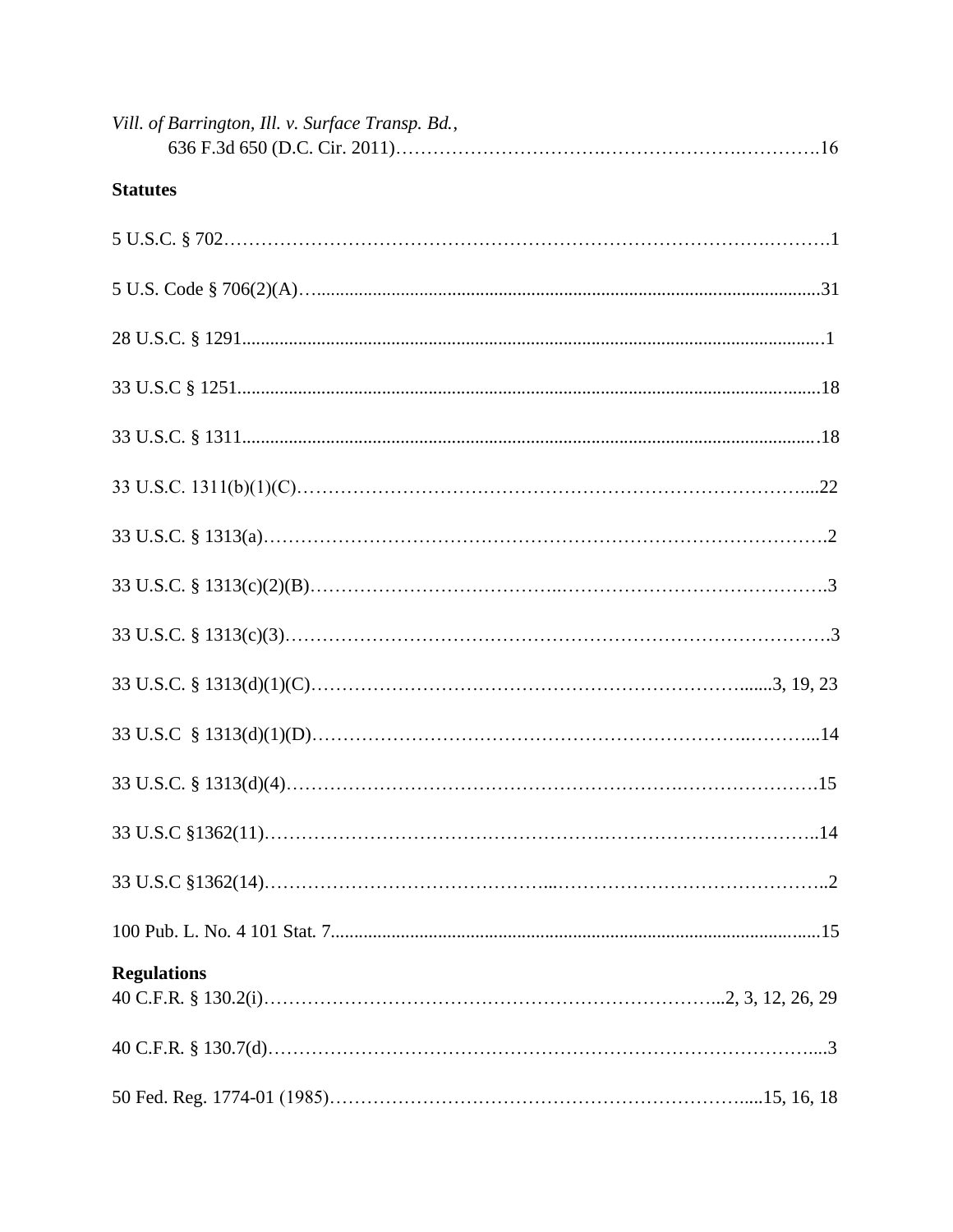# **Other Authorities**

| Clean Water Cooperative Federalism Act of 2011 H.R. 2018, 112th Congress, 1st Session                                                                                |
|----------------------------------------------------------------------------------------------------------------------------------------------------------------------|
| EPA, Guidance for Water Quality Based Decisions: The TMDL Process (1991)24, 26-32                                                                                    |
| EPA, Guidelines for Reviewing TMDLs Under Existing Regulations (2002)27                                                                                              |
| EPA, Memorandum: Clarification Regarding "Phased" Total Maximum Daily Loads 2 (Aug.                                                                                  |
| EPA, Memorandum New Policies for Establishing and Implementing Total Maximum Daily<br>Loads, from then Assistant Administrator for Water, Robert Perciasepe (1997)27 |
| EPA, National Strategy for the Development of Regional Nutrient Criteria (June 1998)23                                                                               |
|                                                                                                                                                                      |
| EPA, Supplemental Information for TMDL Reasonable Assurance Reviews (Feb. 2012)27                                                                                    |
|                                                                                                                                                                      |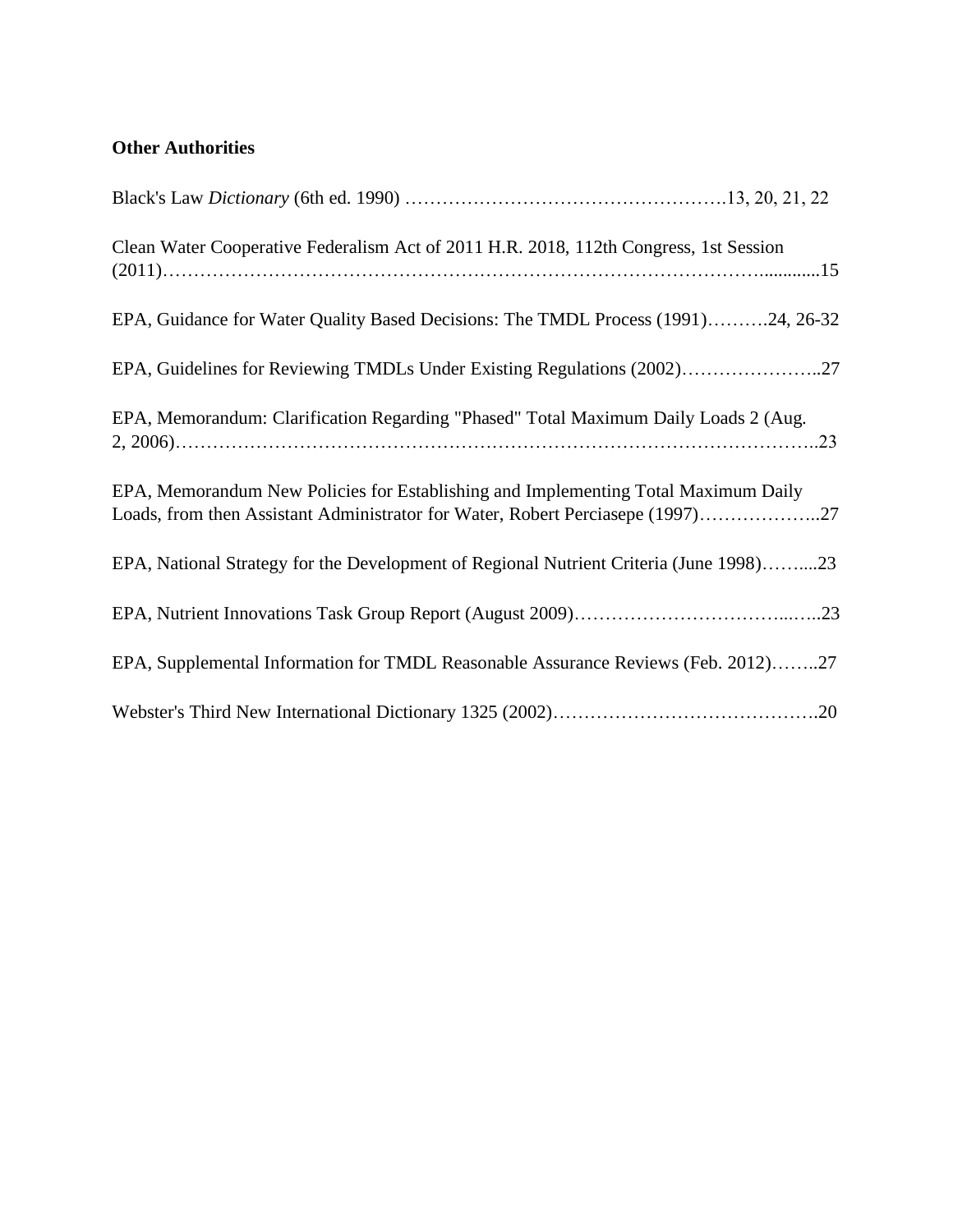#### **JURISDICTIONAL STATEMENT**

Environmental organization Chesaplain Lake Watch, Inc. (CLW) appeals from the Decision and Order granting partial summary judgment for defendant Environmental Protection Agency (EPA) and State of New Union (New Union), entered August 15, 2021, by the honorable Judge Remus in the United States District Court for the District of New Union, consolidated cases No. 66-CV-2020 and 73-CV-2020. CLW, EPA, and New Union all filed timely Notices of Appeal pursuant to Fed. R. App. R. at 3-4. This action is brought pursuant to the judicial review provision of the Administrative Procedure Act, 5 U.S.C. § 702 and the United States Court of Appeals for the Twelfth Circuit has jurisdiction over this appeal under 28 U.S.C. § 1291, which provides that "the court of appeals shall have jurisdiction of appeals from all final decisions of the district courts of the United States." An order granting summary judgment is a final decision, and thus appealable. *Bullard v. Blue Hills Bank*, 575 U.S. 469, 506 (2015).

### **STATEMENT OF ISSUES PRESENTED**

- I. Whether EPA's determination to reject New Union's TMDL is ripe for judicial review when EPA's decision was final and the parties would face hardship if review is delayed.
- II. Whether EPA's decision to reject New Union's TMDL was valid where it did not abide by EPA's unambiguous regulation requiring individual WLA and LA among nonpoint and point sources.
- III. Whether EPA's adoption of a TMDL expressed as an annual pollution loading reduction instead of daily and that will not be fully implemented until it is phased in over five years violates the CWA sec. 303(d) as being an invalid TMDL.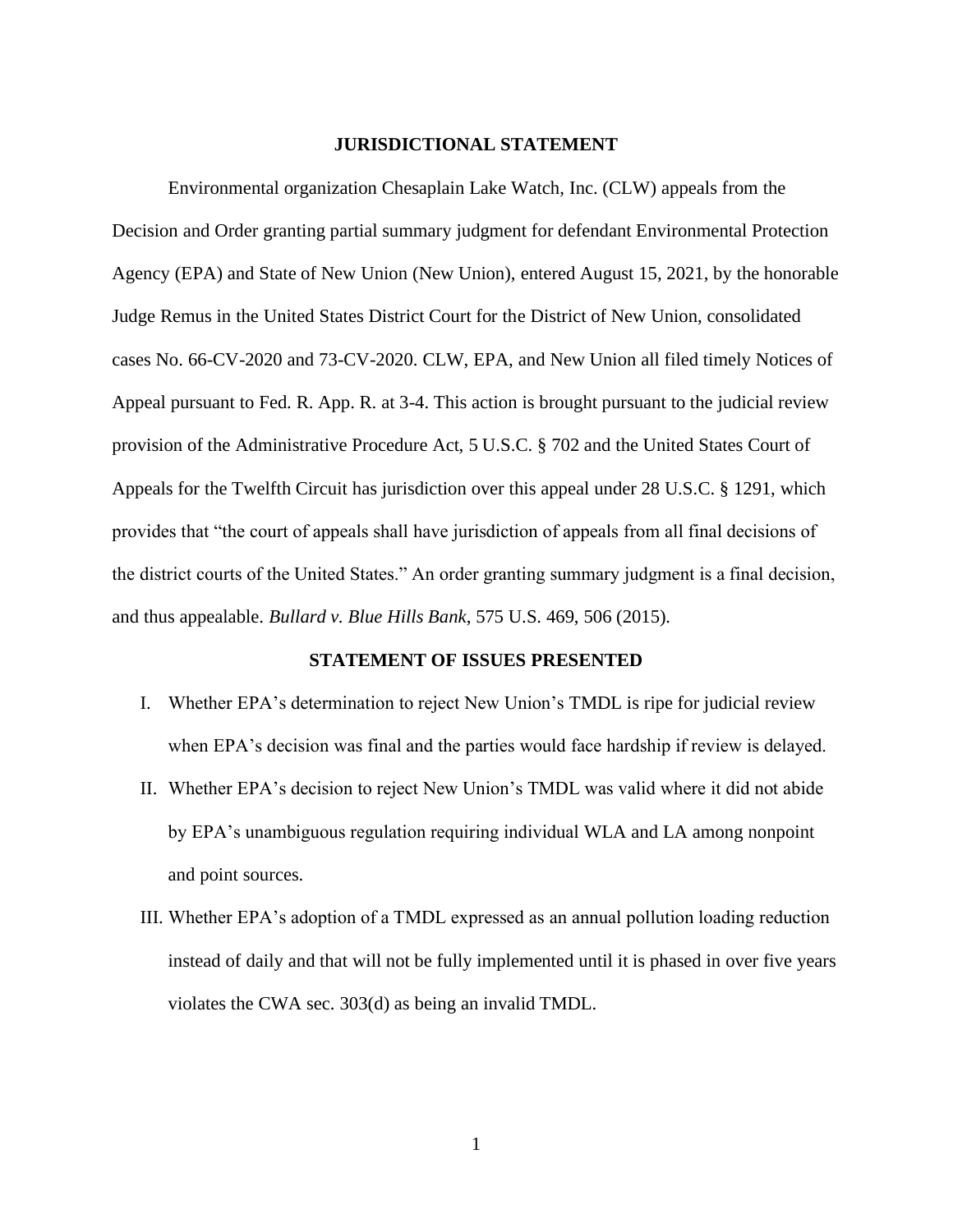IV. Whether EPA's adoption of a credit for anticipated BMP pollution reductions and reduction in the stringency of wasteload allocation limits for point source polluters was arbitrary and capricious under 40 C.F.R. § 130.2(i).

### **STATEMENT OF THE CASE**

#### **A. The Clean Water Act**

In 1972 Congress created the framework that became The Clean Water Act (CWA) to create a framework to improve the declining water quality in water bodies throughout the country. R. at 5. The CWA establishes a system of permitting and regulation for dischargers of pollutants. *See* 33 U.S.C. § 1362(14). This regulatory program is based on "cooperative federalism," under which EPA establishes national standards and states adhere to them when administering permits and processes to improve water quality as well as establishing water quality standards. A state's failure to do so results in EPA administration of these programs. R. at 5.

The CWA defines point and nonpoint sources and the process for regulating them. *Id.* Point sources generally include pollution discharge pipes and specifically include concentrated animal feeding operations (CAFOs) that discharge to waters. *Id.* Numerical permit limits are created to limit the amount of pollution from point sources from technology-based standards set by EPA industry by industry and standards designed to achieve desired levels of water quality. Pollution from nonpoint sources, largely consisting of agricultural runoff and unchanneled pollution, is not subject to direct regulation under the CWA permitting program. *Id.*

Under the CWA, states must adopt water quality standards (WQS) for its waters and review and revise them at least once every three years. 33 U.S.C. § 1313(a), (c). WQS create different water quality criteria depending on the designated uses of a water body. *Id.* at (c)(2)(A). Criteria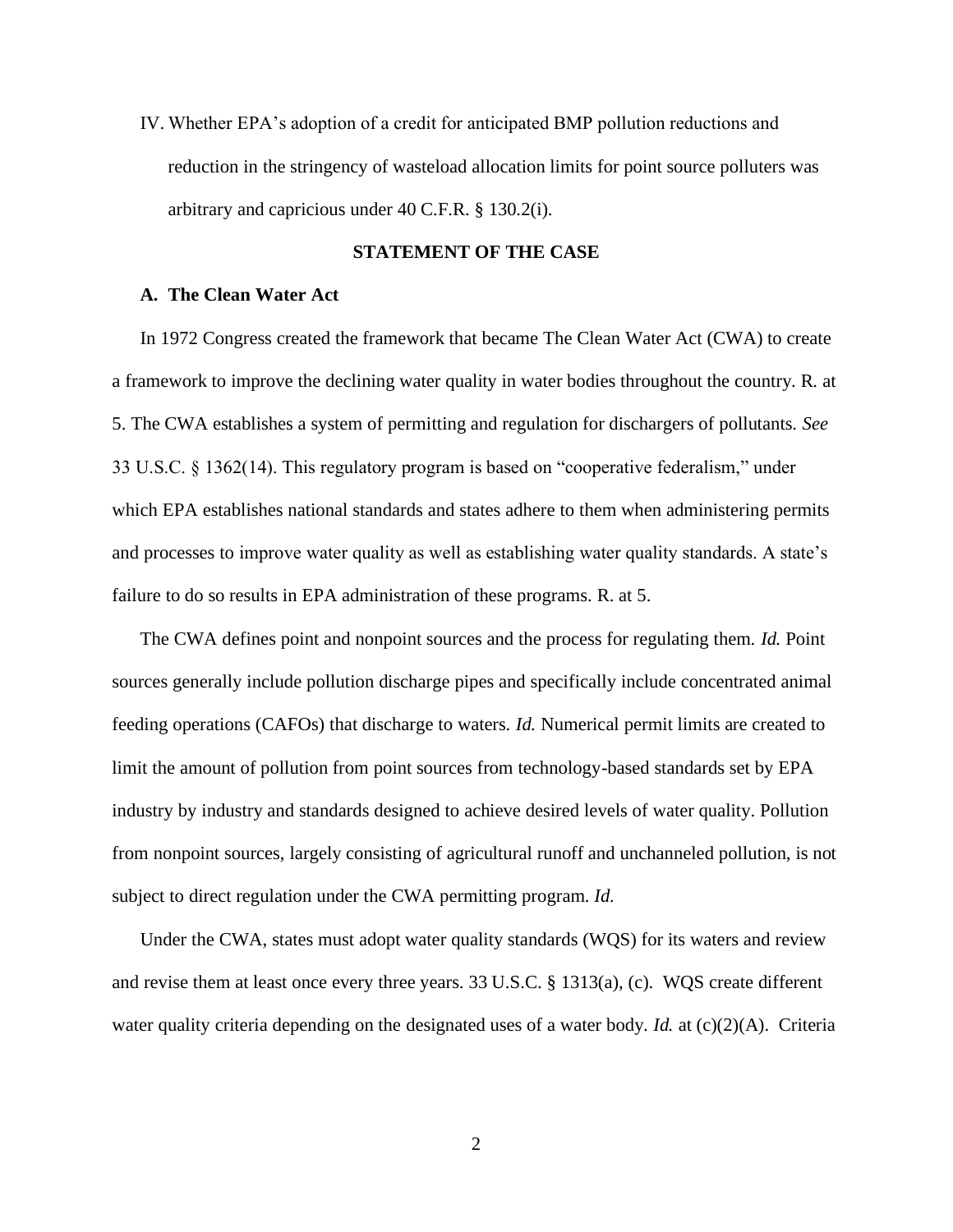may be numerical limits on pollutant concentrations in the water body or may describe aesthetic qualities and non-specific pollutants. 33 U.S.C.  $\S$  1313(c)(2)(B).

Every two years, states review whether water bodies are meeting WQS and if not, are included on a list provided to EPA. 40 C.F.R. § 130.7(d). When an impaired water body is discovered, they must identify the offending pollutant and create a "total maximum daily load" (TMDL) plan to submit to EPA. 33 U.S.C. §  $1313(d)(1)(C)$ . The TMDL must ensure the water body meets the state's water quality standards by defining maximum pollutant loads among point sources in the watershed. A state must decide which point sources polluters will have to reduce their discharges beyond existing permit limits and by how much. Alternatively, EPA regulation allows a state to create limits for nonpoint source pollution and take credit for those reductions when creating wasteload allocations (WLA) for point sources. 40 C.F.R. sec. 130.2(i). This trade-off system is known as Best Management Practices (BMPs). *Id.*

EPA has authority to review and approve or reject each step of the water quality standards (WQS) process—including establishment of TMDLs for impaired waters. 33 U.S.C. § 1313(c)(3), (d)(2). If EPA Administrator disapproves of the proposed TMDLs, then EPA is directed to establish its own TMDL. *Id.*

#### **B. Lake Chesaplain's Declining Water Quality**

Lake Chesaplain, located entirely within the State of New Union, used to attract people from all over the northern region of New Union for its clear waters and vacation communities. R. at 7. Lake Chesaplain spans fifty-five miles by five miles and is surrounded by forest, beach, agricultural lands, and lakefront vacation communities. *Id.* The City of Chesaplain Mills is to the north where Union River flows in the lake and Lake Chesaplain lets out to the Chesaplain River, a navigable-in-fact interstate body of water. *Id.*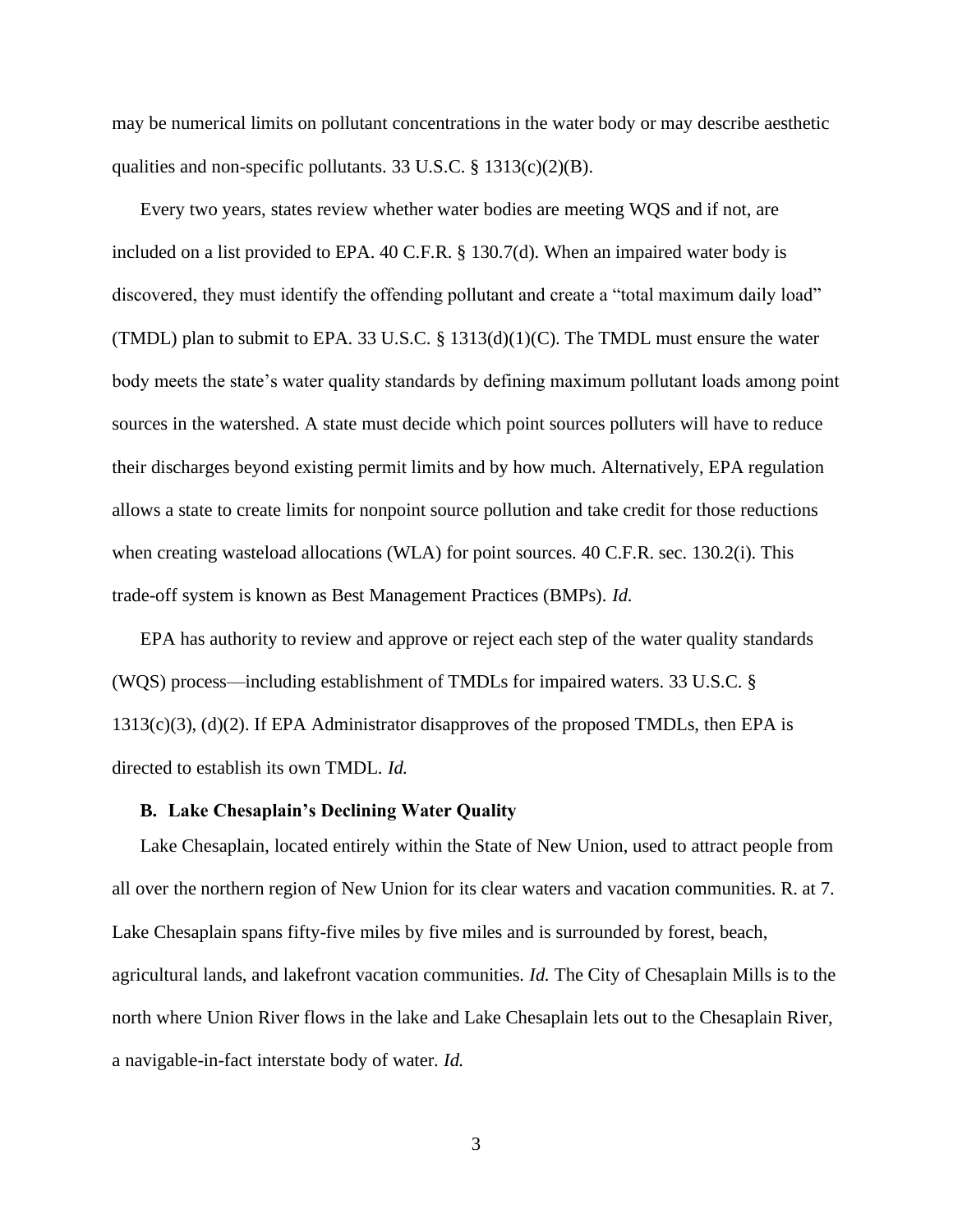Starting in the 1990s, the water quality began to decline after rapid development. *Id.* Ten CAFOs were developed in the Union River watershed, a large-scale slaughterhouse was built in Chesaplain Mills to service the CAFOs, and second home construction on the eastern lake shore boomed. *Id.* The wastewater from these operations made its way into Lake Chesaplain. *Id.*

Some of these operations have permits to discharge pollution into Lake Chesaplain. *Id.* The slaughterhouse has a NPDES permit issued by the State of New Union for direct discharge into the Union River. *Id.* The sewage treatment plant (STP), which discharges directly into Lake Chesaplain, is regulated by a CWA point source permit. *Id.* However, the homes along Lake Chesaplain serviced by septic systems and the hog CAFOs are not subject to CWA permits and discharge directly into Lake Chesaplain. *Id.* The hog CAFOs are regulated and subjected to permits under a New Union statute providing for New Union Agricultural Commission review and approval of site-specific nutrient management plans for the application of liquid manure wastes to fields. *Id.*

Lake Chesaplain is designated as Class AA pursuant to the New Union WQS—the highest quality ranking. R. at 8. However, after years of industrial and commercial development thick layers of algae formed that clouded the water, produced odors and made it unsuitable for swimming. R. at 7. Almost twenty years after its water quality began to decline, New Union finally created the Chesaplain Commission in 2008 which published a report in 2012 revealing that excessive amounts of the nutrient phosphorus was causing the excess algae growth. R. at 8. The report also revealed that dissolved oxygen levels had decreased to three milligrams per litre (mg/l), two mg/l below the Class AA standard and the levels needed for a healthy fishery. *Id.*  The report determined that the maximum phosphorus levels consistent with a healthy lake ecosystem would be 0.014 mg/l throughout the lake. *Id.* However, the current measured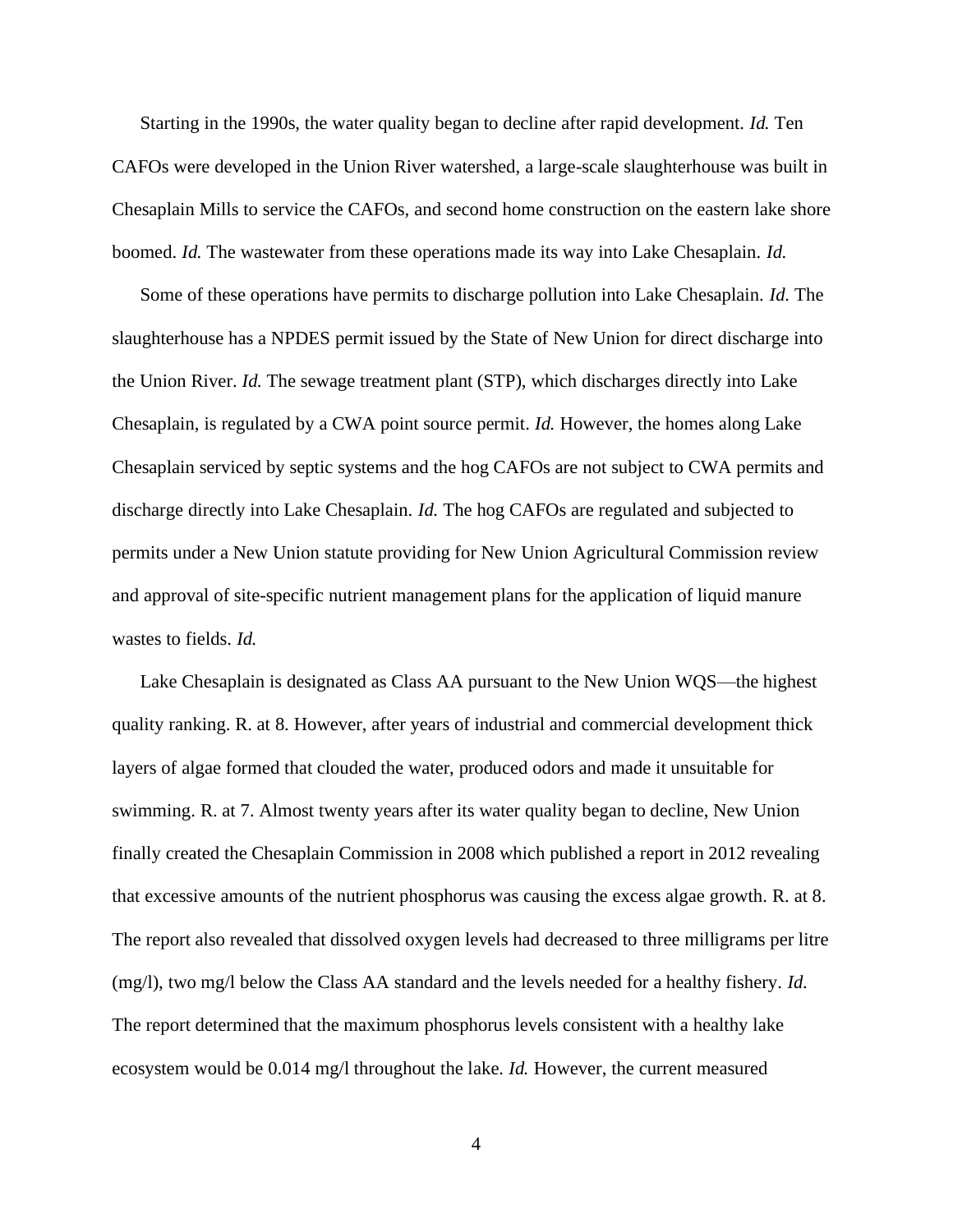phosphorus levels in the lake varied from 0.020 to 0.034 mg/l and also violated the state's WQS for odor and water clarity. *Id.*

Still, it was not until two years later during the next triennial WQS review that the New Union Division of Fisheries and Environmental Control (DOFEC) declared the water quality criteria for Class AA waters as 0.014 mg/l. *Id.* Thus, officially violating of Lake Chesaplain's WQS leading to its inclusion on DOFEC's impaired waters list submitted to EPA in 2014. *Id.*

DOFEC did not submit the required TMDL for Lake Chesaplain at that time, however EPA did not object to the section 303(d) submission. *Id.* It was not until CLW served a notice letter threatening to sue both the State of New Union and EPA for failure of either agency to establish a TMDL for Lake Chesaplain. *Id.* This finally motivated The Chesaplain Commission to issue a supplemental report in July 2016 calculating the maximum phosphorus loadings consistent with achieving the 0.014 mg/l phosphorus standard as 120 metric tons (mt) annually. *Id.* The existing sources of phosphorus inputs were calculated, totaling 180 mt annually. *Id.* The point sources' phosphorus loadings included the Chesaplain Mills STP at 23.4 mt, and the Chesaplain Slaughterhouse at 38.5 mt. *Id.* The natural sources only accounted for 32.3 mt. R. at 9. The highest phosphorus inputs came from the nonpoint source, CAFO Manure Spreading, at 54.9 mt. *Id.* Other nonpoint sources included the septic tank inputs, 11.6 mt, and other agricultural sources, 19.3 mt. *Id.*

The report shed light on concerning realities. First, the only two regulated point sources had no permit limits for phosphorus, the most prevalent pollutant in Lake Chesaplain, because EPA did not require phosphorus limits in its technology-based effluent limitations guidelines. *Id.* Second, the greatest amount of phosphorus came from nonpoint sources. R. at 8-9. The hog CAFOs, to which the greatest amount of phosphorus pollution is attributed, are exempt from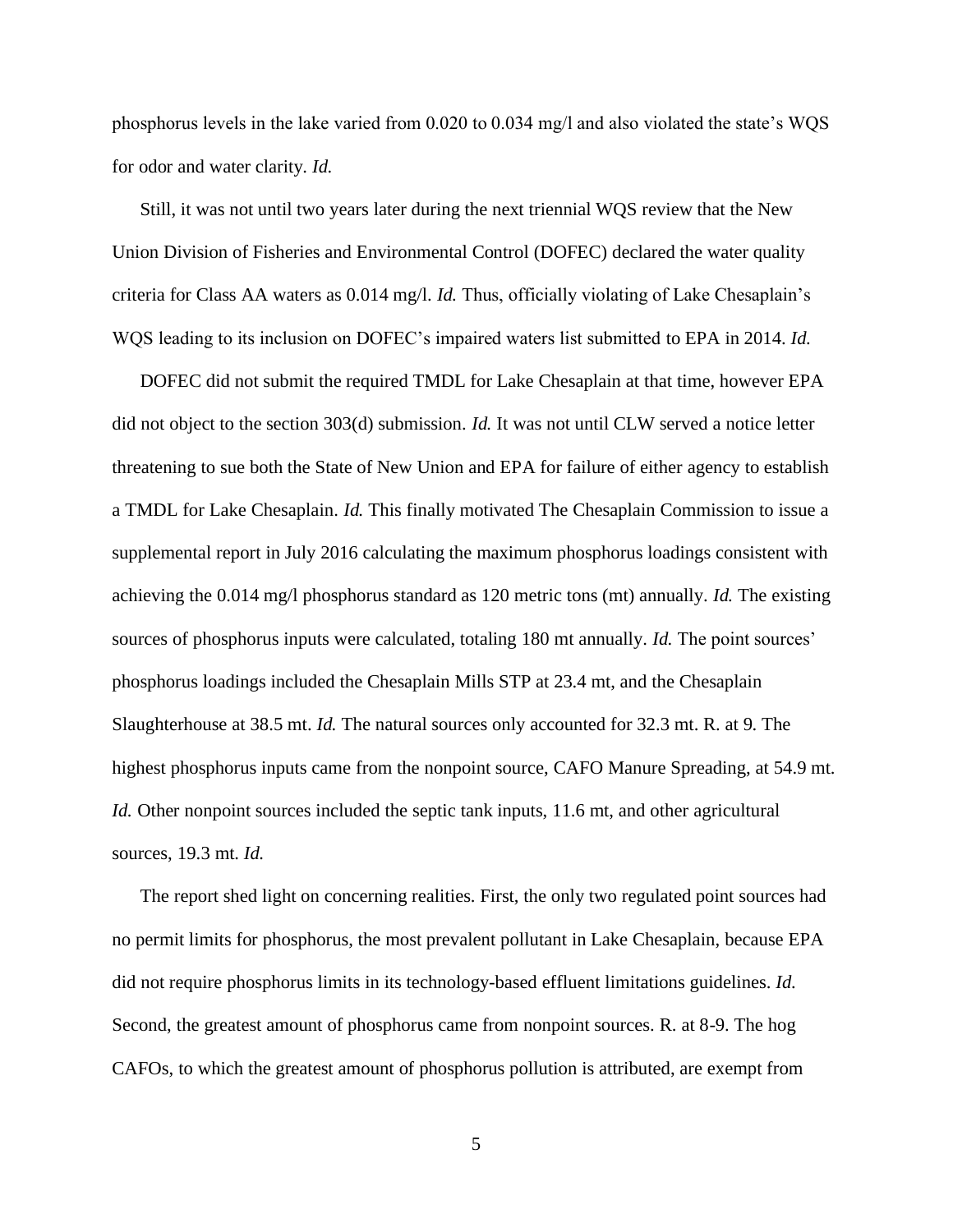permit limits because they discharge into groundwater and as stormwater runoff and thus are considered "non-discharging" and fall within a CWA exemption. *Id.* The septic systems also discharge into groundwater and are exempt from CWA permitting. *Id.*

A year later in October 2017, DOFEC began the public notice process to implement the TMDL through an equal phased reduction in phosphorus discharges by both the point sources and the nonpoint sources. *Id.* The proposed phased reduction would occur over five years and is framed as a percentage reduction from the baseline, 180 mt, each year in increasing increments of seven percent. *Id.* The first year would be a seven percent reduction and by the fifth year would be a thirty-five percent reduction bringing the annual amount to 117 mt, under the 120 mt annual requirement to make the waters of Lake Chesaplain safe again. *Id.* The TMDL included permit limits for point sources and BMP programs for nonpoint sources such as modified feeds for animal production facilities, physical and chemical treatment of manure streams, and increased septic tank inspection and pumping schedules. *Id.* A thirty-five percent annual reduction among nonpoint and point sources proved highly controversial even though the Chesaplain Commission's findings were not challenged. *Id.* The nonpoint source polluters complained that the modifications were too expensive. *Id.* CLW argued that the proposed BMPs were not only insufficient to achieve a thirty-five percent reduction but impossible to enforce since New Union lacked the requisite statutory authority. R. at 9, 10. To ensure the needed phosphorus reduction, CLW demanded EPA impose a limit of zero phosphorus discharges from the point sources. R. at 10. CLW also argued a thirty-five percent phased annual reduction needed to be a daily limit based on the scientific calculation to be a valid TMDL under CWA. *Id.*

In July 2018, DOFEC adopted the position taken by nonpoint source polluters and modified the TMDL, establishing a 120 mt annual maximum with no WLA or load allocations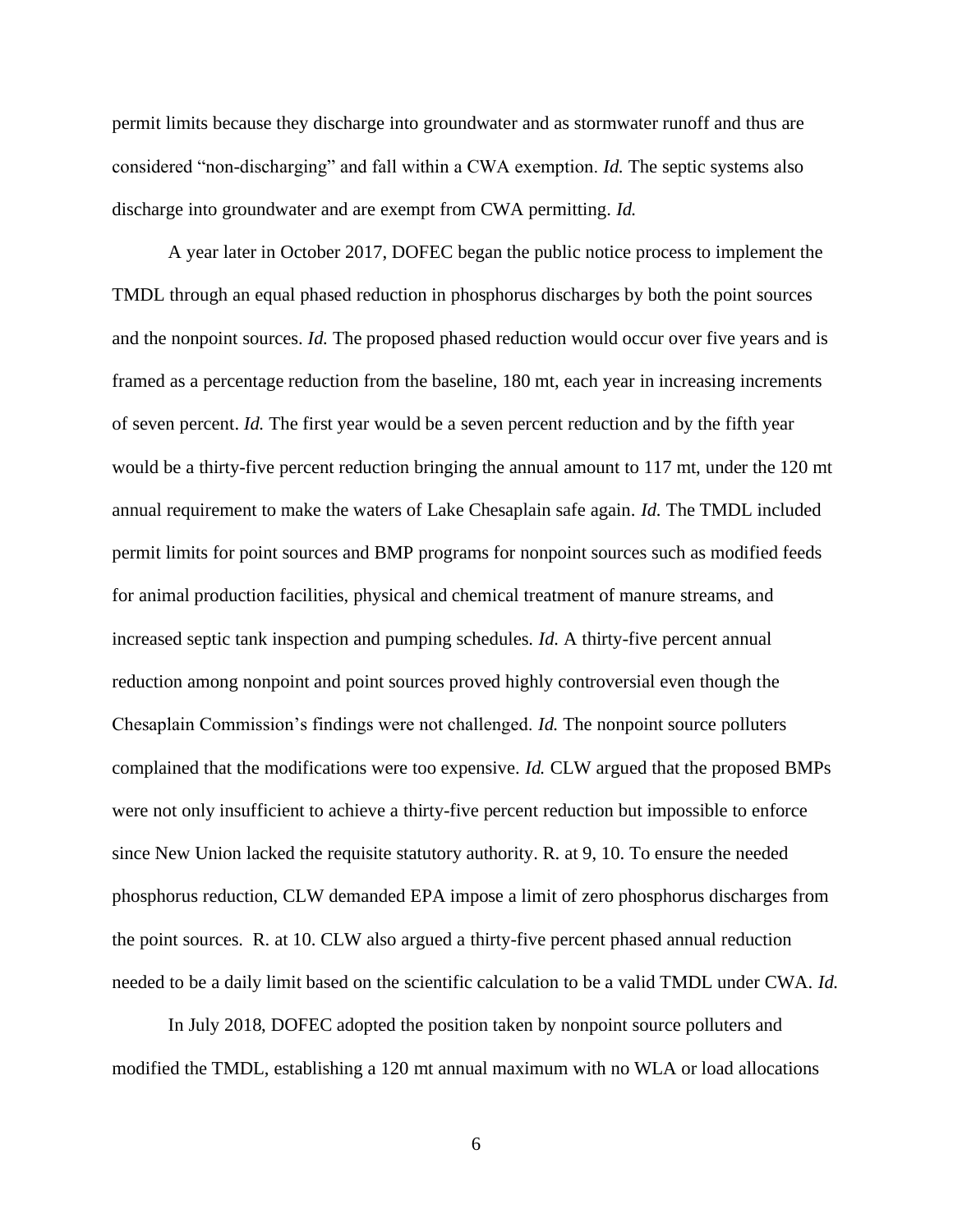$(LA)$ . *Id.* EPA rejected this TMDL pursuant to CWA section  $303(d)(2)$  and, after notice and comment, adopted the original DOFEC TMDL in May 2019 without specifying how the proposed BMP measures would be enforced and incorporated the entire record of scientific reports and public comments before DOFEC into its own record. *Id.* This plan was called the "Chesaplain Watershed Implementation Plan" (CWIP). *Id.* Undisputed extra-record evidence shows that since adoption of the TMDL, New Union has taken no actions to implement the BMPs contemplated by the CWIP. R. at 10.

#### **C. Procedural History**

CLW commenced this lawsuit on February 15, 2020 challenging EPA's rejection of New Union's TMDL and substituted EPA's TMDL under CWA section 303(d). 33 U.S.C. § 1313(d). *Id*. Further, CLW sought a declaration that the substantive provisions of the Lake Chesaplain phosphorus TMDL accepted by EPA were insufficiently protective and subject to being vacated under the APA as contrary to law, arbitrary and capricious, and unsupported by the record. R. at 5. CLW's action was consolidated with New Union's on March 22, 2020. R. at 10. EPA subsequently lodged the administrative record with the Court on July 1, 2020. *Id.* Chesaplain Lake Watch established that its membership includes residents near Lake Chesaplain who use Lake Chesaplain for recreational purposes. R. at 11. These affidavits further establish that these members' enjoyment of these activities has been diminished by the decline in Lake Chesaplain water quality. *Id.* Cross-motions for summary judgement were briefed and the Court granted EPA's motion for summary judgment in part, grants CLW's motion for summary judgment in part, and grants New Union's motion for summary judgment. R. at 5. The Court below was satisfied that CLW met "the requirements for standing under Article III of the Constitution, having established injury in fact, causation, and redressability." R. at 11. That Court was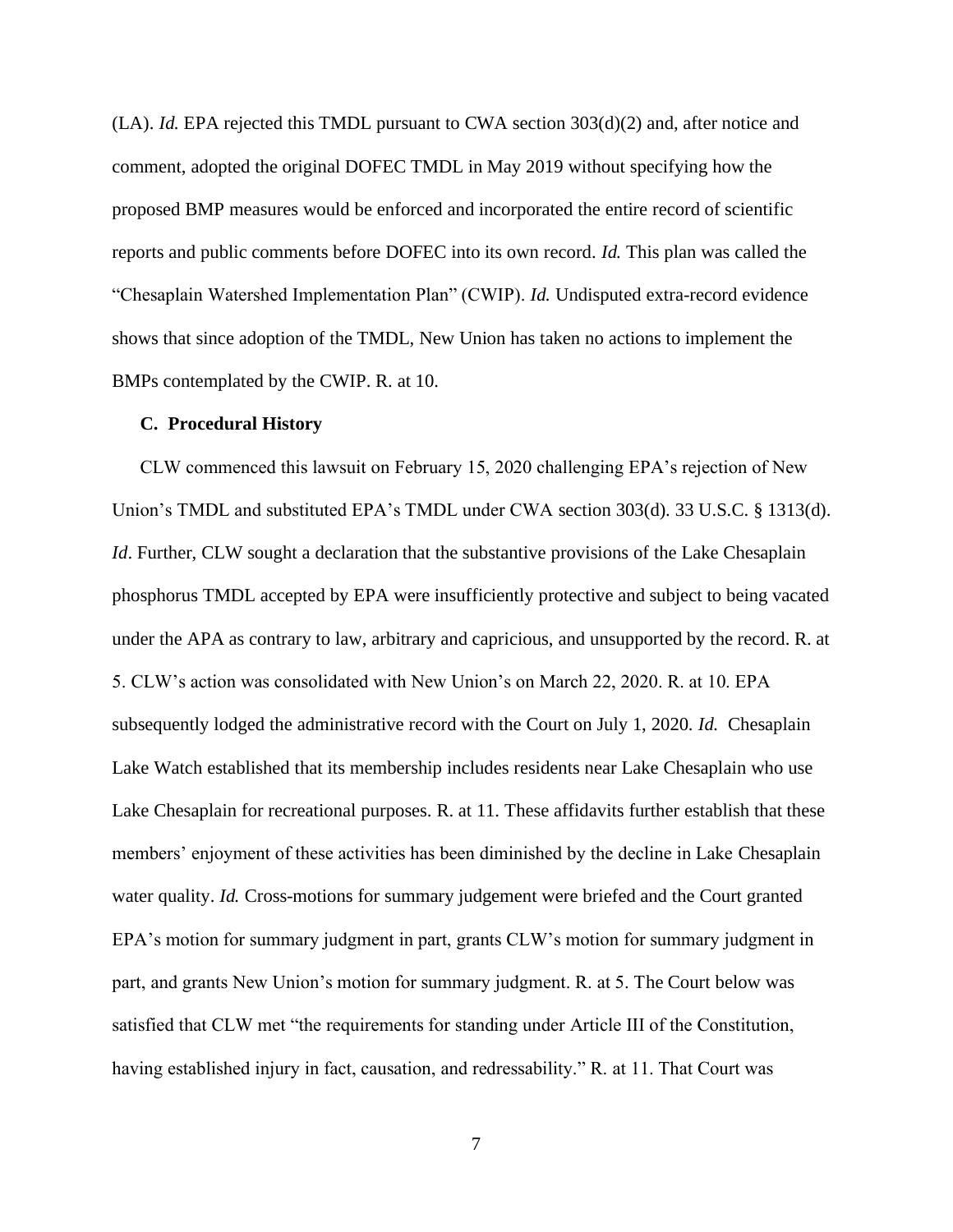satisfied that the State of New Union had "standing to challenge EPA's rejection of its Lake Chesaplain TMDL and substitution of EPA's own TMDL, as EPA's action will require implementation by New Union in the form of state-issued NPDES permits as well as affecting New Union's eligibility for federal water quality planning funds under 33 U.S.C section 1288, as well as its eligibility to maintain its delegated NPDES permitting program pursuant to 33 U.S.C. section 1313(e)(2)." *Id.*

#### **SUMMARY OF THE ARGUMENT**

The challenge to EPA's decision to reject New Union's TMDL is ripe because this issue is fit for judicial review and delayed review would cause hardship to the parties. EPA's decision to reject New Union's TMDL constitutes final agency action and delayed review will cause further economic and environmental hardship.

EPA's rejection of New Union's Lake Chesaplain phosphorus TMDL for not allocating WLA and LA among point and nonpoint sources was not arbitrary nor capricious. Under *Chevron* analysis, a TMDL must include WLA and LA allocated among point and nonpoint sources. EPA's decision to accept DOFEC's proposed TMDL violated the CWA. EPA cannot accept a TMDL that violates the CWA by expressing WLA and LA in annual terms and as being phased in over five years because it will not achieve New Union's WQS. Under *Chevron*, a "total maximum daily load" must be expressed as a daily discharge load. EPA's approval of New Union's TMDL including BMPs was arbitrary and capricious. EPA guidance expressly mandates that reasonable assurances must be secured before states can take credit for reductions in LAs from nonpoint sources to reduce the stringency of point source pollution controls. Guidance documents are not subject to the APA's notice and comment requirements. The lower court erred in rejecting the reasonable assurance standard.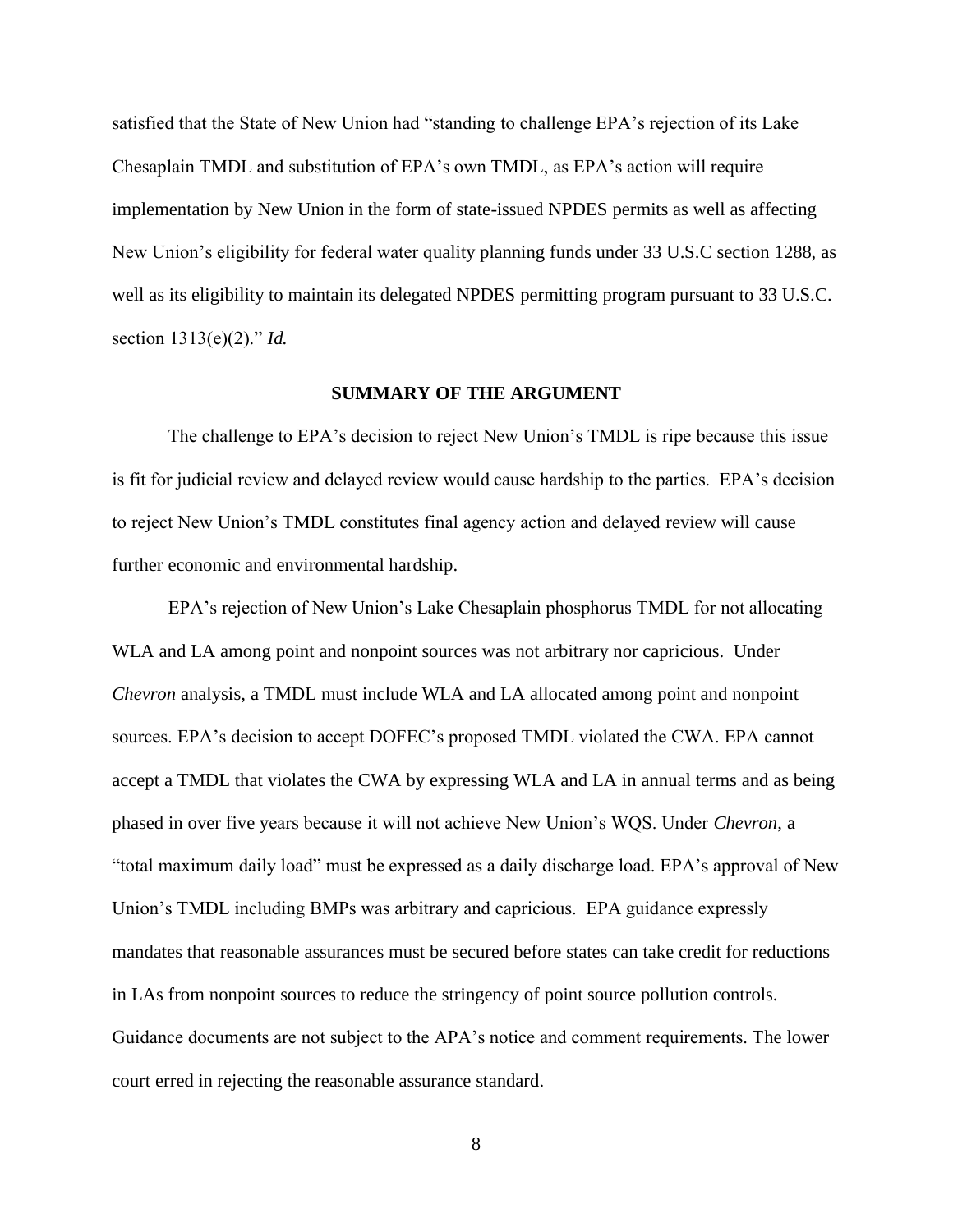#### **STANDARD OF REVIEW**

Whether EPA's decision is final and this case is ripe for judicial review is a question of subject matter jurisdiction. *City of San Diego v. Whitman*, 242 F.3d 1097, 1101 (9th Cir. 2001). The correct standard of review in performing this analysis is *de novo. Id.* A court of appeals reviews a district court's grant or denial of summary judgment using the de novo standard. *Standard v. A.B.E.L. Servs.*, 161 F.3d 1318, 1326 (11th Cir. 1998). Summary judgement is appropriate where there is "...no genuine dispute as to any material fact and the movant is entitled to judgment as a matter of law." Fed. R. Civ. P. 56.

#### **ARGUMENT**

# I. THE CHALLENGE TO EPA'S DECISION TO REJECT AND REPLACE NEW UNION'S TMDL IS RIPE BECAUSE THIS ISSUE IS FIT FOR JUDICIAL REVIEW AND DELAYED REVIEW WOULD CAUSE HARDSHIP TO THE PARTIES.

"Before judicial review may be obtained by an agency's order, the issues must be ripe."

*Placid Oil Co. v. Fed. Energy Regulatory Com*., 666 F.2d 976, 981 (5th Cir. 1982). "To

determine ripeness, a court must evaluate both the fitness of the issues for judicial decision and the hardship to the parties of withholding court consideration." *Id.* These elements should be "weighed on a sliding scale." *City of Kennett, MO v. Env't Prot. Agency*, 887 F.3d 424, 432 (8th Cir. 2018). If a Court finds an issue fit for judicial review, it does not necessarily need to consider the hardship prong. *Spirit of Sage Council v. Norton*, 294 F. Supp. 2d 67, 55 (D.D.C. 2003).

"The degree of finality of agency action is the key consideration in evaluating 'fitness for judicial review' under the ripeness doctrine. *Bravos v. Green*, 306 F. Supp. 2d 48, 50 (D.D.C. 2004). The key factors in the finality analysis are whether a case would benefit from further factual development and whether the decision represents a final action by the agency. *City of*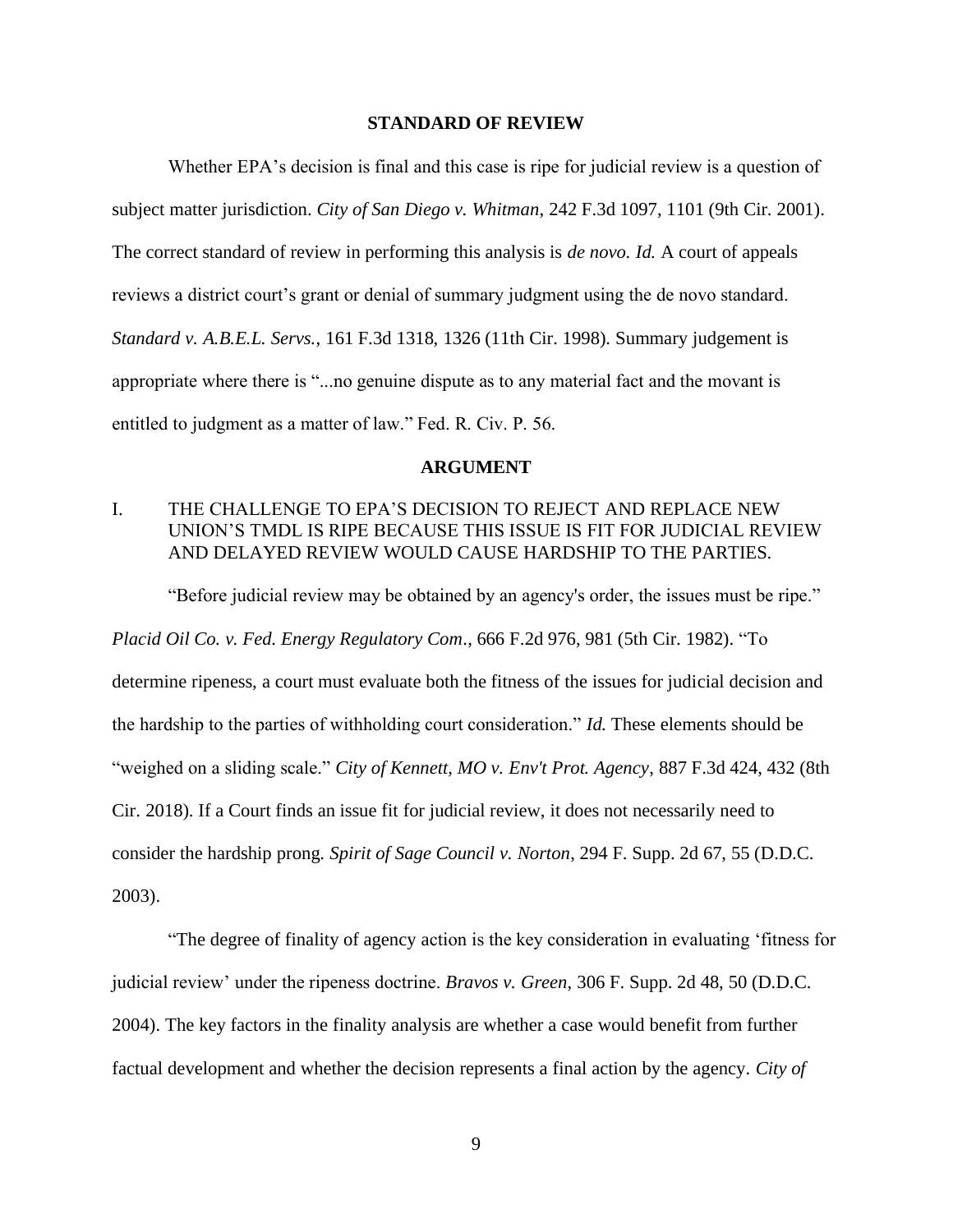*Kennett,* 887 F.3d 424 at 433; *Id.* at 55 (D.D.C. 2004). Courts have found that EPA approval and or replacement of TMDLs represent final agency action and do not benefit from further factual development. *See Am. Farm Bureau Fed'n v. U.S. E.P.A.*, 792 F.3d 281, 293 (3d Cir. 2015) (recognizing that a TMDL which is not yet implemented in a state plan is still a final agency action). EPA decisions principally rely on the administrative record when deciding whether to approve or disapprove a TMDL. *Id.* at 443. These are not "situation[s] where further factual development regarding the agency's application of the TMDL would aid [the] decision." *Id.* Accordingly, there is no benefit from any additional factual development in such cases. Courts have also found that an agency decision is final when it has been promulgated in a formal manner after notice and comment consistent with APA requirements. *Toilet Good Ass'n, Inc. v. Gardner*, 387 U.S. 158, 162-63 (1967). *Contra Bravos*, 306 F. Supp. 2d 48 at 56 (recognizing that EPA letter approving TMDL which did not undergo notice and comment was not a final action.) Here, EPA published its replacement TMDL in the Federal Register subject to notice and comment. R. at 10.

EPA, however, contests the assertion that EPA approval of a TMDL represents a final agency action. In doing so, EPA relies on *City of Arcadia v. EPA*, 265 F. Supp. 2d 1142, 1156-59 (N.D. Cal. 2003). EPA's reliance is, however, misguided as the TMDL was conditional. *City of Arcadia v. EPA*, 265 F. Supp. 2d 1142, 1158-59 (N.D. Cal. 2003). The approval required that monitoring requirement which then triggered a revision to the current TMDL which EPA had to review and approve once again. *Id.* Accordingly, the Court in that case found that judicial review would interfere with the administrative process. *Id.* Here, there are no such conditions on the TMDL nor any future revision and review requirements by EPA. As a result, EPA's decision is final and fit for review.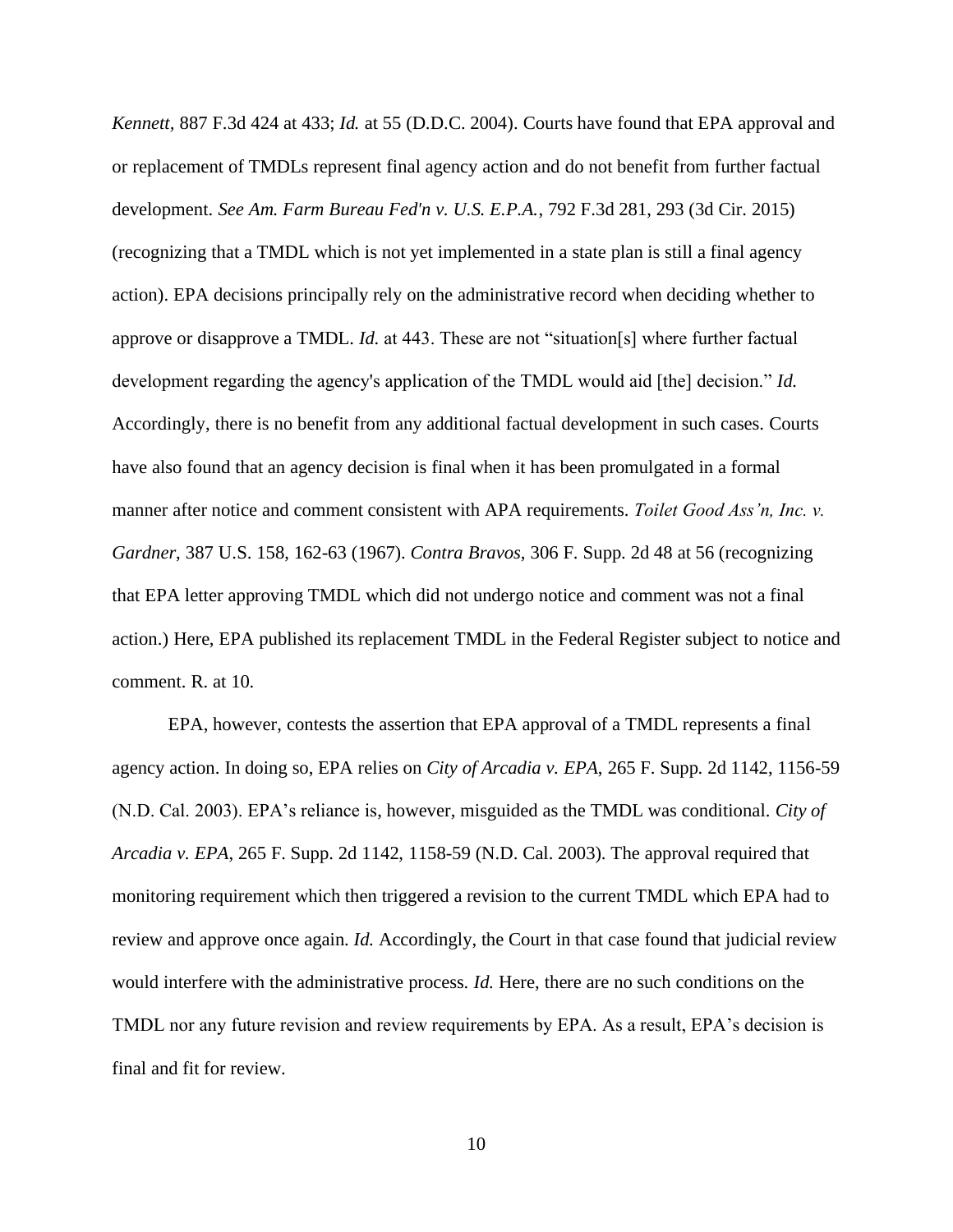"The hardship factor looks to the harm parties would suffer, both financially and as a result of uncertainty-induced behavior modification in the absence of judicial review." *City of Kennett*, 887 F.3d 424 at 432. Courts have recognized that even a "threatened" or "speculative" harm could qualify as such a hardship. *Iowa League of Cities v. E.P.A.*, 711 F.3d 844, 868 (8th Cir. 2013). A decision by EPA that impacts State decision-making can be such a harm. *Id*. (recognizing that EPA's decision forces municipal owners of sewage treatment to either change their behavior or "an expensive game of Russian roulette" after EPA's decision).

Specifically, for TMDLs, courts have found that the issuance of a TMDL requires that States undergo planning decisions, which will not only burden the State in terms of the work that goes into such plans, but such plans, even when not implemented may impact business decisions that entities may undergo in anticipation of such a plan. *See City of Kennett,* 887 F.3d 424 at 433.

Similarly, in this case the State of New Union would be required to spend taxpayer money to come up with an implementation plan, and owners of commercial or residential properties will need to invest in technological solutions to reduce their nonpoint source pollution loads. Moreover, CLW members would suffer economic hardship if judicial review is delayed. Such members are residents of the greater Lake Chesaplain region. R. at 11. Already, property values have declined in the vicinity of the lake. R. at 7. A delay in review would subject the lake to continued impairment resulting from insufficiently stringent TMDLs continuing to harm their financial interests. Indeed, if there is something wrong with the TMDL—it is better to know now. The waters of Lake Chesaplain are already seriously impaired, and resulting damage to health, environment, property values, and industry are looming just on the horizon. The Court should not "wait-and-see" what happens if judicial review is delayed and implementation is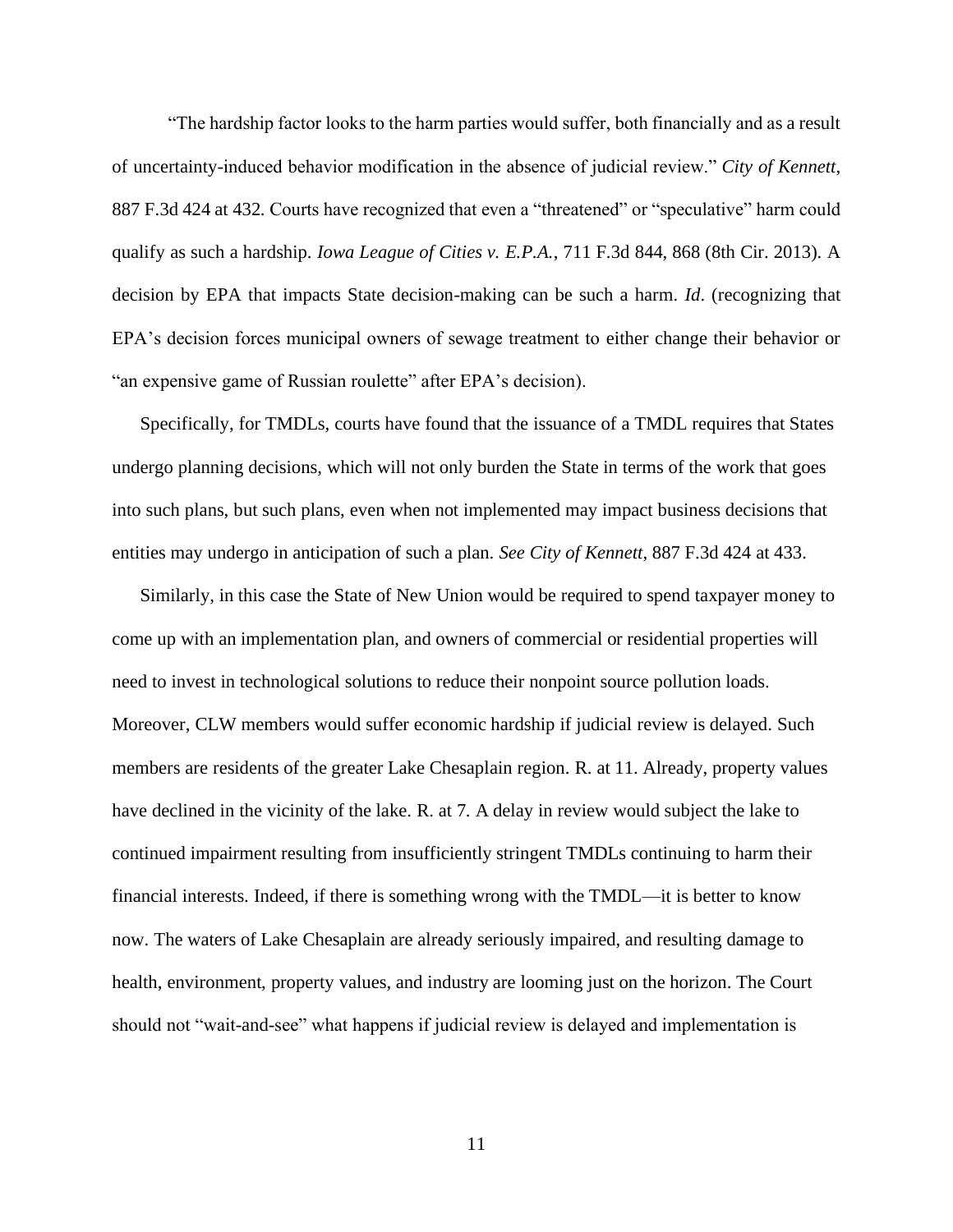allowed to go unenforced for another five years. Accordingly, the issues are fit for review and delay would cause undue hardship. This case is ripe for review.

## II. EPA'S REJECTION OF NEW UNION'S LAKE CHESAPLAIN PHOSPHORUS TMDL WAS NOT ARBITRARY NOR CAPRICIOUS.

The district court erred in granting summary judgement for New Union and overturning EPA's rejection of New Union's TMDL. EPA's rejection of New Union's TMDL was due to it lacking individual point and nonpoint source allocations – only calculating a single load limit – in contravention of CWA regulations. The district court, however, erroneously concluded that the CWA regulation defining a TMDL as the sum of WLAs and LAs was an unlawful interpretation of the CWA and therefore could not be relied on when rejecting New Union's TMDL. Ultimately, the district court held that EPA's decision to reject New Union's TMDL was arbitrary and capricious because there was no regulation requiring a TMDL to include individual loads. The district court's principal error occurred when it attempted to discern whether EPA's regulation was a lawful interpretation of the CWA under *Chevron*'s two-step analysis. At Step One, the Court failed to read the phrase "total maximum daily load" in context of the entire statute and failed to consider relevant legislative history. At Step Two, the Court inappropriately analogized the holding from *Utility Air Regulatory Group. v. E.P.A.*, 573 U.S. 302, 314 (2014). If the district court had appropriately applied *Chevron* analysis it would have found that the CWA phrase "total maximum daily load" unambiguously requires individual WLAs and LAs and that EPA's regulation defining a TMDL as "the sum of the individual WLAs for point sources and LAs for nonpoint sources," 40 C.F.R. § 130.2(i), was a consistent and reasonable interpretation of the statute. Establishing this, summary judgement should be granted in favor of CLW and EPA's rejection of New Union's TMDL should be upheld.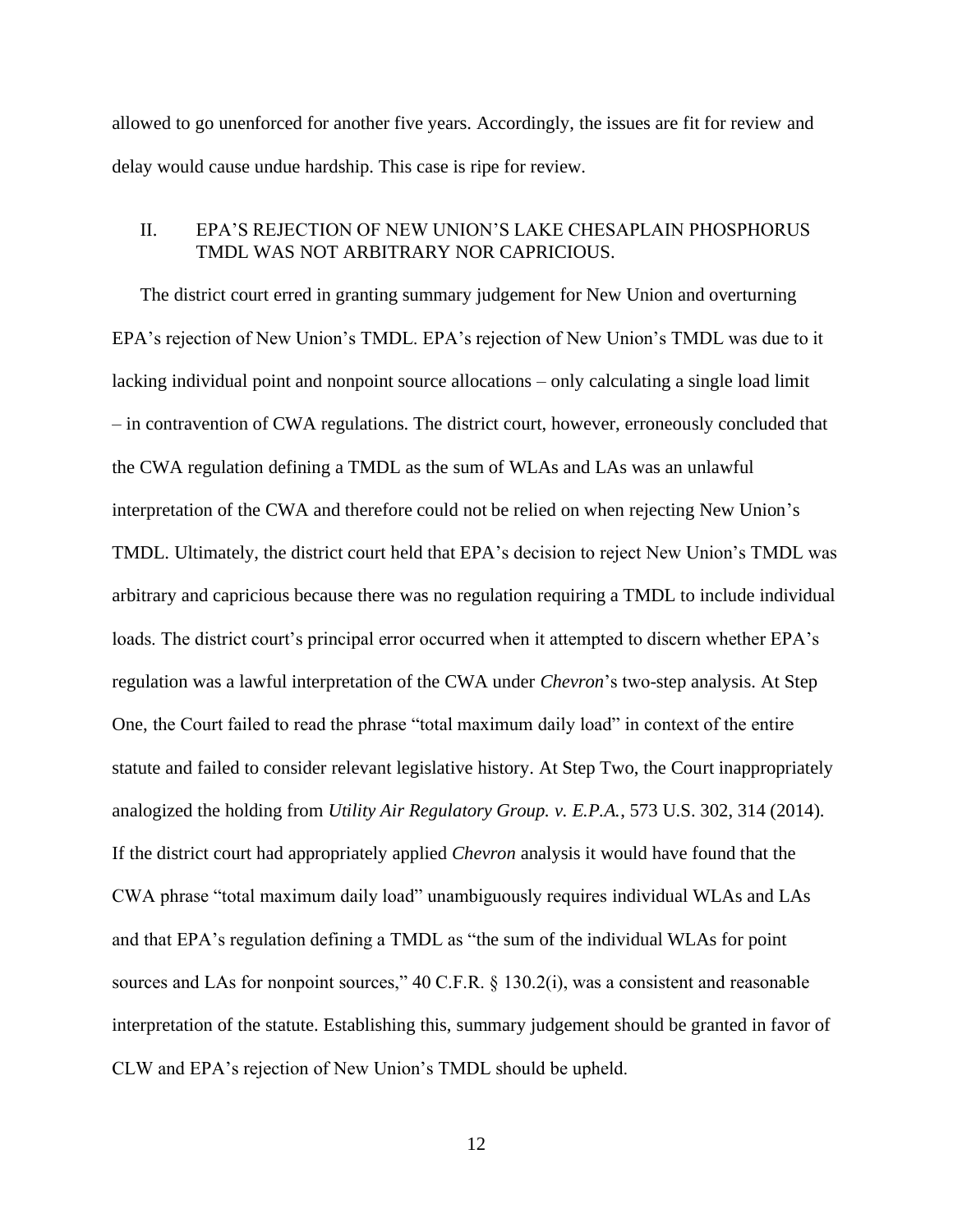When Courts review agency interpretations carrying the force of law (such as agency regulations) this "question of law is for the agency to decide so long as it is reasonable." *City of St. Louis v. Dep't of Transp.*, 936 F.2d 1528, 1533 (8th Cir. 1991). To determine whether the agency interpretation is reasonable, courts must engage in a two-part test first devised in *Chevron U.S.A. Inc. v. Natural Resources Defense Council*, *Inc.*, 467 U.S. 837, 842–43 (1984). *See Friends of Earth, Inc. v. E.P.A.*, 446 F.3d 140, 144 (D.C. Cir. 2006) (applying Chevron analysis to interpret "total maximum daily load"). Under Step One, the Court must determine if Congress has spoken directly to the interpretation in question, by looking at the statutory language, legislative history, and structure of the act. *Chevron*, 467 U.S. 837 at 842–43. Under Step Two, if the court finds that Congress has spoken, and if the agency's interpretation is consistent with Congress's intention, the Court must yield to the agency's interpretation. *Id.* If, however, the meaning of the statute is not altogether clear, or Congressional intent is ambiguous, the Court must inquire as to whether the agency's interpretation is a reasonable one. *Id*. If the interpretation is reasonable, the court must defer to the agency interpretation if there is a reasoned explanation. *Id*. at 865.

First, "[w]e begin, as always, with the statute's language," *Friends of Earth*, 446 F.3d 140 at 144. Section 303(d)(2) of the CWA directs States to, "establish…the total maximum daily load." 33 U.S.C. § 1313(d)(1)(C). The common understanding of total is that it is the sum of individual constituent parts. A customer at a restaurant expects to see individual dishes along with the amount due in order to verify the total. *See Total, Black's Law Dictionary* (10th ed. 2014) ("a product of addition"; "an entire quantity"). With this reading in mind, the logical meaning of "total maximum daily load" is a load which includes individual allocations to ensure that the total, is in fact, total.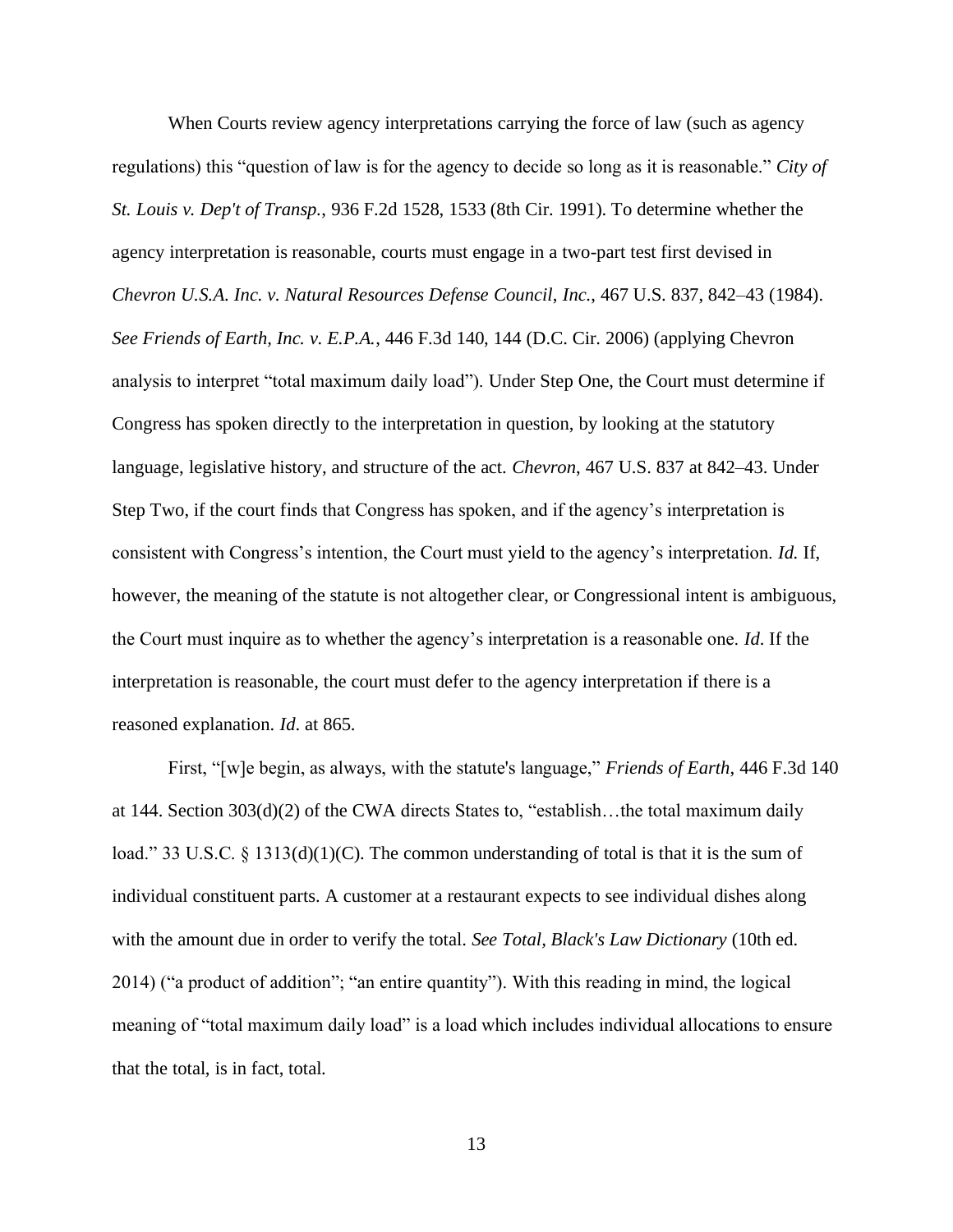This reading is supported by CWA section 303(d)'s requirement that a TMDL be calculated to include "a margin of safety which takes into account any lack of knowledge concerning the relationship between effluent limitations and water quality." 33 U.S.C § 1313(d)(1)(D). The CWA defines effluent limitations as "quantities, rates, and concentrations" of "constituents which are discharged from point sources." 33 U.S.C §1362(11). A TMDL is to faithfully include a "margin of safety which takes into account any lack of knowledge concerning the relationship between," 33 U.S.C section 1313(d)(1)(D), "quantities…of constituents which are discharged from point sources." 33 U.S.C §1362(11). A TMDL, therefore, must evaluate individual point sources and discuss their impact on water quality.

When relevant and available, legislative history must be considered during *Chevron* Step One. *E.g*., *Pension Benefit Guar. Corp. v. LTV Corp.,* 496 U.S. 633, 648–50 (1990) (analyzing legislative history at step one); *See also Succar v. Ashcroft*, 394 F.3d 8, 30 (1st Cir. 2005) ("the Supreme Court has often referred to legislative history at stage one."). Several Circuits have affirmed this approach*. See e.g., Coke v. Long Island Health Care at Home, Ltd*., 376 F.3d 118, 127 (2d Cir. 2004); *Am. Rivers v. F.E.R.C.,* 201 F.3d 1186, 1196 (9th Cir. 2000). Where the inquiry is delayed until Step Two, the purpose of *Chevron* analysis – which is to determine whether a regulation is aligned with Congress' intention – may be undermined. Accordingly, we look to the legislative history at Step One.

The legislative history reveals that Congress incorporated EPA's regulatory definition of TMDL when promulgating the 1987 amendments to the CWA. "[W]hen Congress 're-enacts a statute without change," such as it did with regard to CWA section 303 in adopting the 1987 Water Quality Act, "it is presumed that Congress was aware of the interpretations and applications of the law and intended not to disturb it." *M. Fortunoff of Westbury Corp. v.*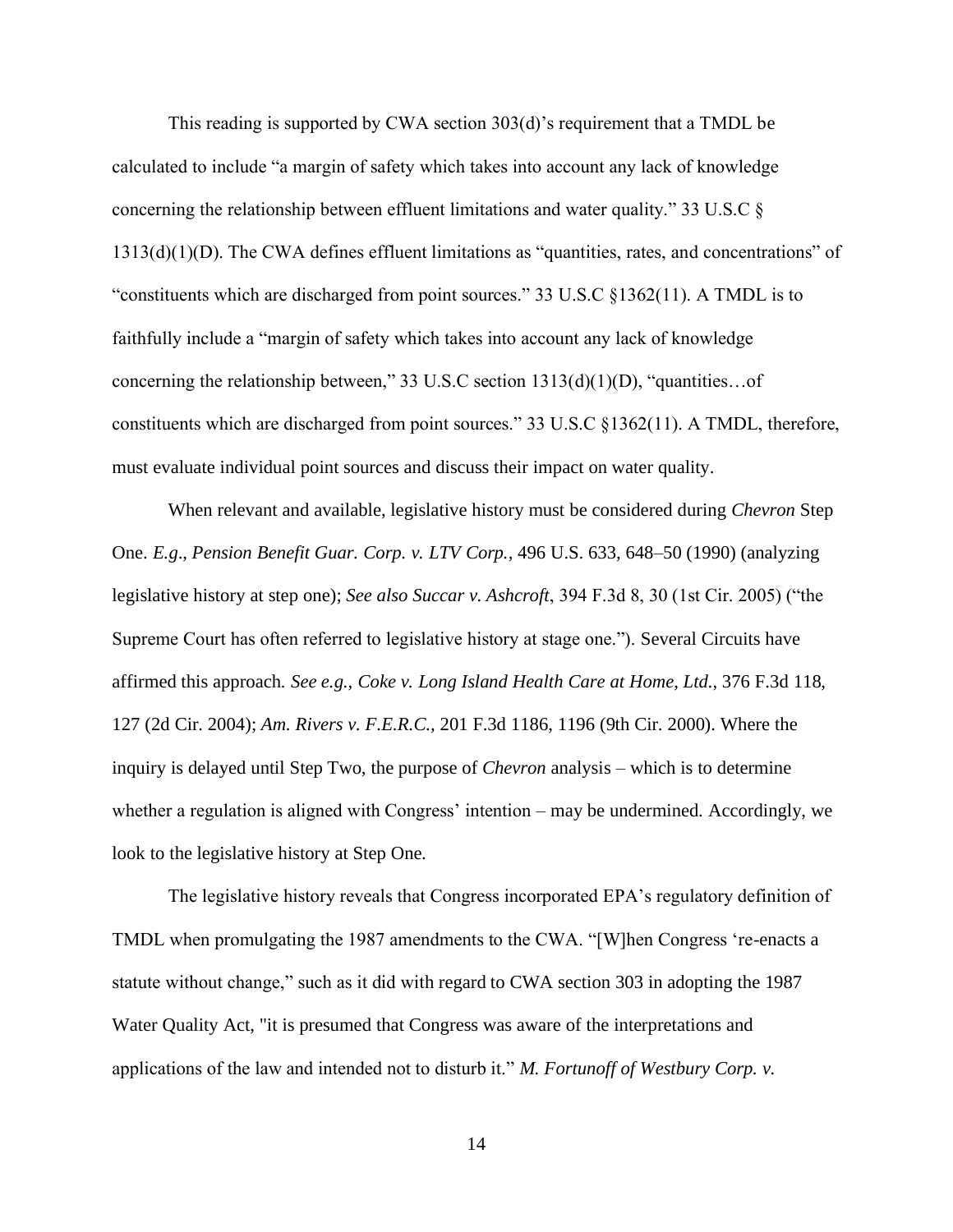*Peerless Ins. Co.*, 432 F.3d 127, 137 (2d Cir. 2005). *See also,* 100 Pub. L. No. 4, 101 Stat. 7 (specifying the Water Quality Act of 1987, re-adopts the entire section 303 Water Quality Standards program). Two years prior to the 1987 amendments, EPA promulgated its definition of a TMDL in the Federal Register. Water Quality Planning and Management, 50 Fed. Reg. 1774- 01 (1985). In so doing, EPA wrote "[a]lthough section 303(d)(2) of the Act does not specifically mention either WLAs or LAs, it is impossible to evaluate whether a TMDL is technically sound and whether it will be able to achieve standards without evaluating component WLAs and LAs and how these loads were calculated." *Id*. The additions to section 303(d)(4) from the 1987 Amendments also contain express references to "wasteload allocations," strengthening the assertion that Congress accepted EPA's definition that a TMDL includes individual allocations. *See* 33 U.S.C. § 1313(d)(4).

Nowhere in the legislative history of the Act is there an intent to abrogate EPA's 1985 definition of TMDL, and recent attempts by Congress to claw back EPA's authority over TMDLs has been met with little support. *See* Clean Water Cooperative Federalism Act of 2011 H.R. 2018, 112th Congress, 1st Session (2011) (quoting the dissenting views to the proposed bill, "I am also concerned that any action to allow for less protective water quality standards will have an equivalent negative impact on...establishing and implementing of Total Maximum Daily Load (TMDL) allocations.").

The structure of the TMDL process also provides insight into the meaning of a TMDL. A TMDL is but "one step in a process with several layers." *American Farm Bureau*, 792 F.3d 281 at 289. Under the CWA, EPA must review State submissions and either approve or disapprove. 33 U.S.C. 1313(d). Approved TMDLs are incorporated into a state plan. *Id*. Disapproved TMDLs are rewritten by EPA and then incorporated into a state plan. *Id*. Absent a list of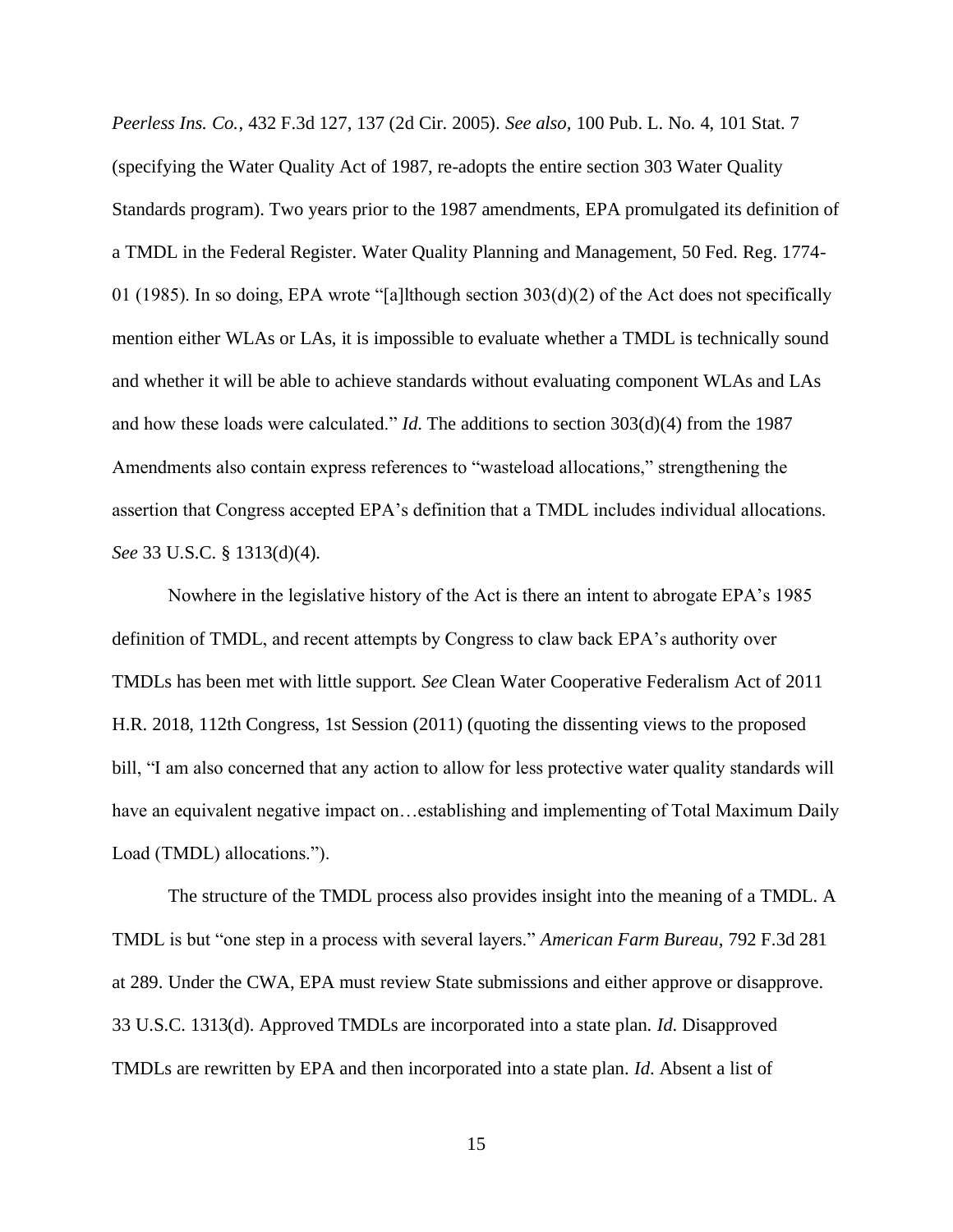individual allocations, it is altogether unclear what EPA would in fact review or for that matter, what justification they would use for denial. EPA would have no way of checking if the total was calculated accurately or if sources were missing. Accordingly, Congress' intent is clear, a TMDL is a metric which must include individual allocations from discharging sources.

As Congress clearly contemplated that a TMDL includes individual allocations, the question at Step Two is, whether EPA's definition of a TMDL is a permissible construction of the statute*. Chevron*, 467 U.S. 837 at 842-43. "Review at this stage is 'highly deferential'" and "[c]ourts must defer to the agency's permissible interpretation if the agency has offered a reasoned explanation for why it chose that interpretation." *See Vill. of Barrington, Ill. v. Surface Transp. Bd.*, 636 F.3d 650, 660 (D.C. Cir. 2011). EPA explains its reason for adopting the rule in 1985 Federal Register, stating that "[a]lthough section  $303(d)(2)$  of the Act does not specifically mention either WLAs or LAs, it is impossible to evaluate whether a TMDL is technically sound and whether it will be able to achieve standards without evaluating component WLAs and LAs and how these loads were calculated." Water Quality Planning and Management, 50 Fed. Reg. 1774-01 (1985). EPA's explanation is related to its mandate to assure the quality of the nation's waters, and which it contends further assists in its role as a technical, expert agency.

Many courts have expressly or impliedly affirmed the permissibility of EPA's definition of a TMDL as one that includes individual WLAs and LAs. *See American Farm Bureau*, 792 F.3d 281 at 309 (holding EPA's definition of a TMDL "represents a reasonable policy choice at Chevron 's second step."); and *see e.g., Upper Blackstone Water Pollution Abatement Dist. v. EPA*, 690 F.3d 9 (1st Cir. 2012); *Thomas v. Jackson,* 581 F.3d 658, 662 (8th Cir. 2009); *Friends of Earth v. EPA,* 333 F.3d 184, 186 n. 5 (D.C.Cir. 2003); *Sierra Club v. Meiburg,* 296 F.3d 1021,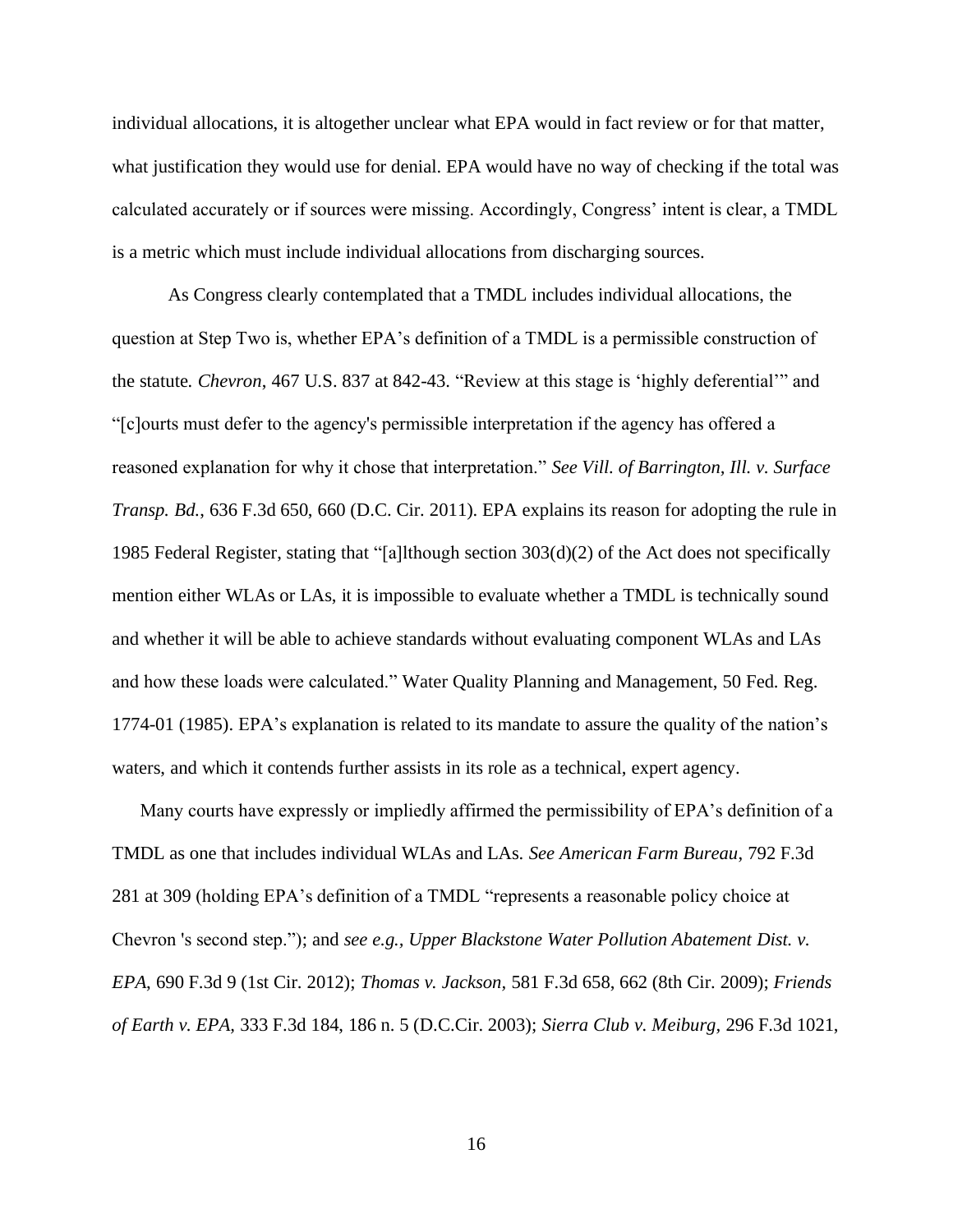1025 (11th Cir.2002); *Hayes v. Whitman,* 264 F.3d 1017, 1021 n. 2 (10th Cir. 2001); *Dioxin/Organochlorine Ctr. v. Clarke*, 57 F.3d 1517, 1520 (9th Cir. 1995).

Nevertheless, the district court mistakenly concluded that EPA's definition was impermissible because in its estimate it represented a "dramatic expansion of EPA's regulatory jurisdiction." R. at 14. The Court's reasoning relies on the holding from *Utility Air*, 573 U.S. 302 (2014). *Utility Air*, 573 U.S. 302 (2014), stands for the proposition that where an agency interpretation "dramatically expands" the authority granted to it by Congress it is "inconsistent with the design and structure of the statute as a whole" and therefore impermissible. *Id*. at 332 (internal citations omitted). In the case, the Court was tasked with determining whether EPA's proposed stationary source rule was consistent with the Clean Air Act ("CAA"). The EPA rule was promulgated following the decision in *Massachusetts v. EPA*, 549 U.S. 497 (2007), which found that under the CAA, EPA must regulate greenhouse gas pollution.

The Court found the rule created two situations. *Utility Air*, 573 U.S. 302 at 314. First, where an individual source is already subject to CAA permitting requirements under the Act, the source would have the additional burden of limiting greenhouse gas pollution. *Id.* Second, where an individual source is *not* subject to the Act, the source would have the new burden of becoming subsumed by EPA's regulatory jurisdiction. *Id*. at 315. Of these two situations, it was only in the latter where the Court found a "dramatic expansion of agency authority." *Id*. at 324. In this situation the Court finds such a "dramatic expansion" in EPA's freshly established "power to require permits for the construction and modification of tens of thousands, and the operation of millions, of small sources nationwide." *Id.* In contrast, sources which were already subject to CAA permits, "need not result in such a dramatic expansion of agency authority, as to convince us that EPA's interpretation is unreasonable." *Id.* at 332.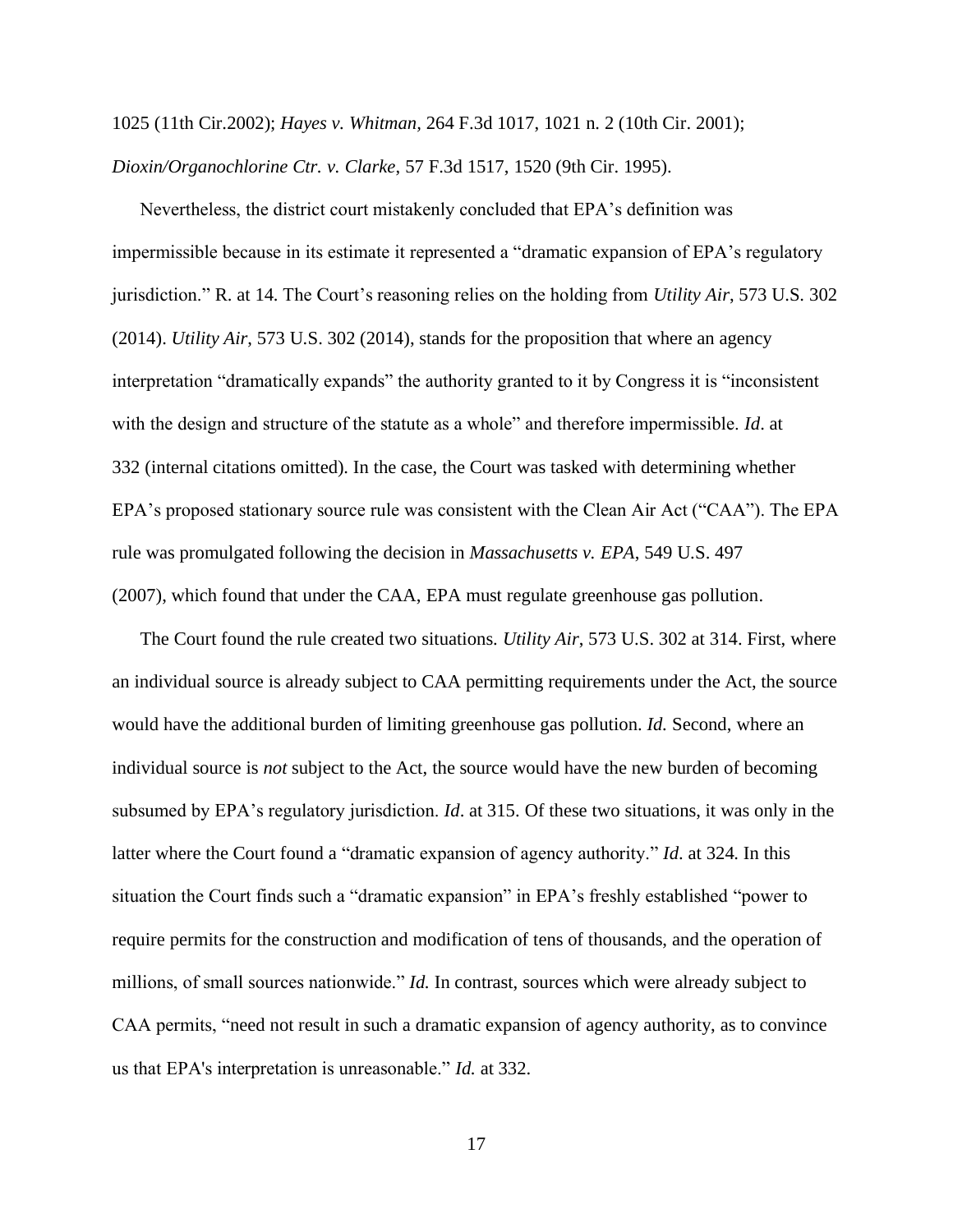The district court's comparison of the facts of *Util. Air Regul. Grp. v. E.P.A.* to the instant matter are misguided. EPA's interpretation that a TMDL must include individual allocations, does not newly conscript unregulated sources into the CWA's jurisdiction, nor does a burden befall individual entities. *See* Water Quality Planning and Management, 50 Fed. Reg. 1774-01 ("EPA's water quality planning and management program deals primarily with State water quality agencies, it does not have a direct effect on small entities."). The CWA is clear that all discharges of pollutants into the nation's waters are already subject to the Act. 33 U.S.C § 1313. *See also* 33 U.S.C § 1251. Moreover, as applied to this case, all discharging sources may likely be subject to federal NPDES permitting requirements under 33 U.S.C. § 1311. *See Nat'l Pork Producers Council v. U.S. E.P.A.*, 635 F.3d 738, 751 (5th Cir.

2011) (recognizing discharging CAFOs as point sources and thus subject to NPDES permitting), *Friends of Sakonnet v. Dutra*, 738 F. Supp. 623, 630 (D.R.I. 1990) (finding thirtythree homes connected to a "communal septic tank" "depositing into leach field" a "privately owned treatment works" and required to obtain an NPDES permit), and *United States v. Lucas*, 516 F.3d 316, 333 (5th Cir. 2008) (holding discharges from failed septic systems…are point sources"). The district court therefore misapplies the law, and *Utility Air* is inapplicable to this matter.

EPA offers a reasonable explanation for its interpretation and there is nothing impermissible about the regulation. Accordingly, the Court should grant summary judgement in favor of CLW upholding EPA's rejection of New Union's TMDL for its failure to include individual WLAs and LAs.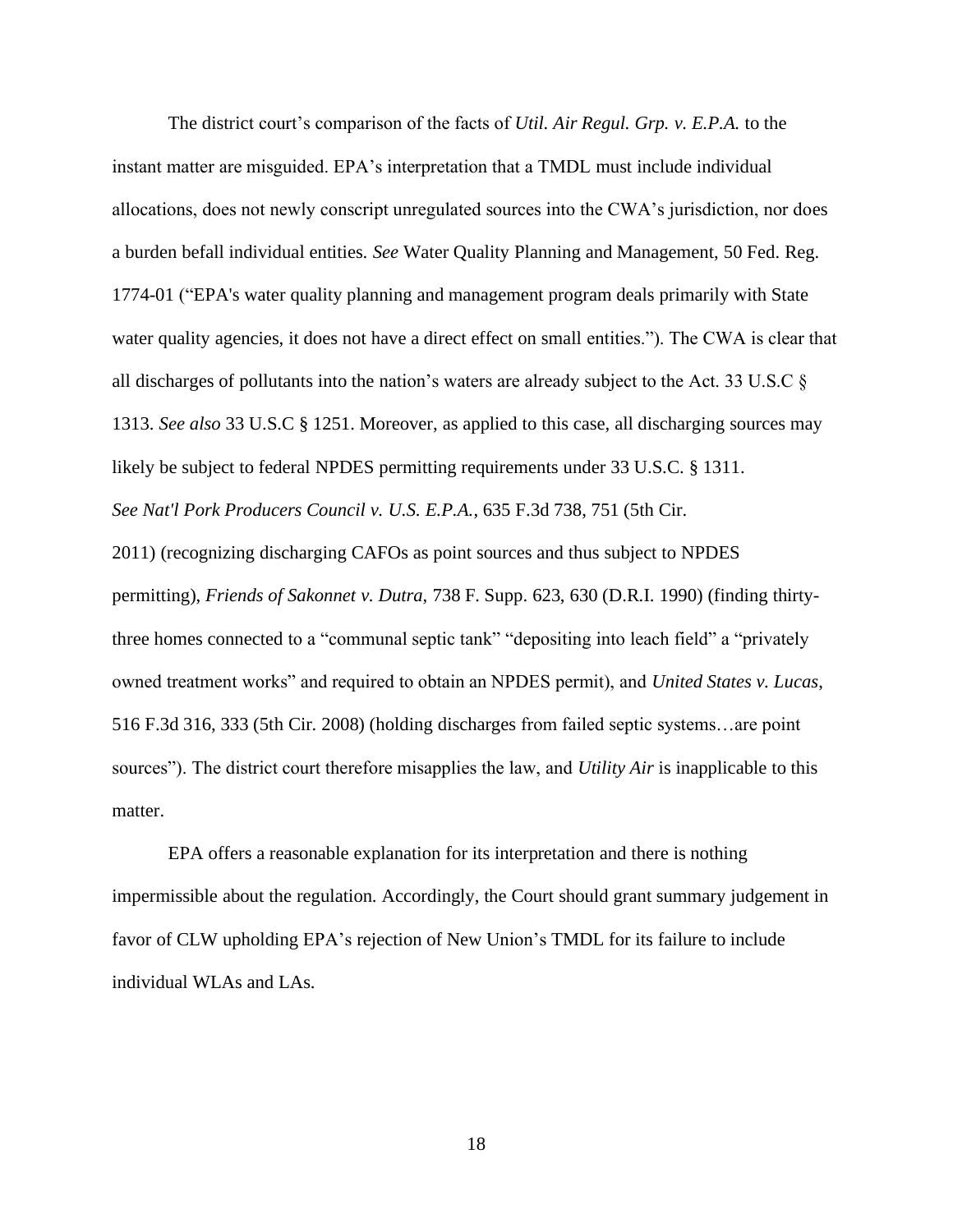## III. A TMDL MUST BE EXPRESSED AS A DAILY DISCHARGE LIMIT THAT MEETS WATER QUALITY STANDARDS.

The issue before the Court is whether the CWA allows for a reading that TMDLs can be calculated in annual terms and whether the TMDLs can be phased in over several years. The district court correctly held that a TMDL which limits loads on an annual basis is contrary to plain meaning of the CWA and thus contrary to Congressional intent. Similarly, a TMDL which will only meet WQS after five years frustrates the purpose of the CWA and undermines EPA's permissible interpretation of TMDL. Accordingly, summary judgment must be granted in favor of CLW and remanded for EPA to create a valid TMDL.

# A. Under *Chevron*, a "total maximum daily load" must be expressed as a daily discharge load.

The CWA unambiguously requires a TMDL to be expressed as a daily load limit. This issue is analyzed under *Chevron* two-step analysis, as described above. According to the plain meaning of the language in the statute, the time frame "daily" is unambiguous. Section 303(d) of the CWA states in pertinent part that, "States shall establish. . .the total maximum *daily*  load….Such load shall be established at a level necessary to implement the applicable water quality standards with seasonal variations and a margin of safety which takes into account any lack of knowledge concerning the relationship between effluent limitations and water quality." 33 U.S.C § 1313(d)(1)(C) (emphasis added).

First, the word daily only has one meaning: something that happens once a day; and not something that happens once a year or once a season. *Friends of Earth*, 446 F.3d 140 at 144; ("And no one thinks of "[g]ive us this day our daily bread" as a prayer for sustenance on a seasonal or annual basis." quoting Matthew 6:11 (King James).) Congress could have easily included a more flexible time limit if that was their intent. *See Id.* ("If Congress wanted seasonal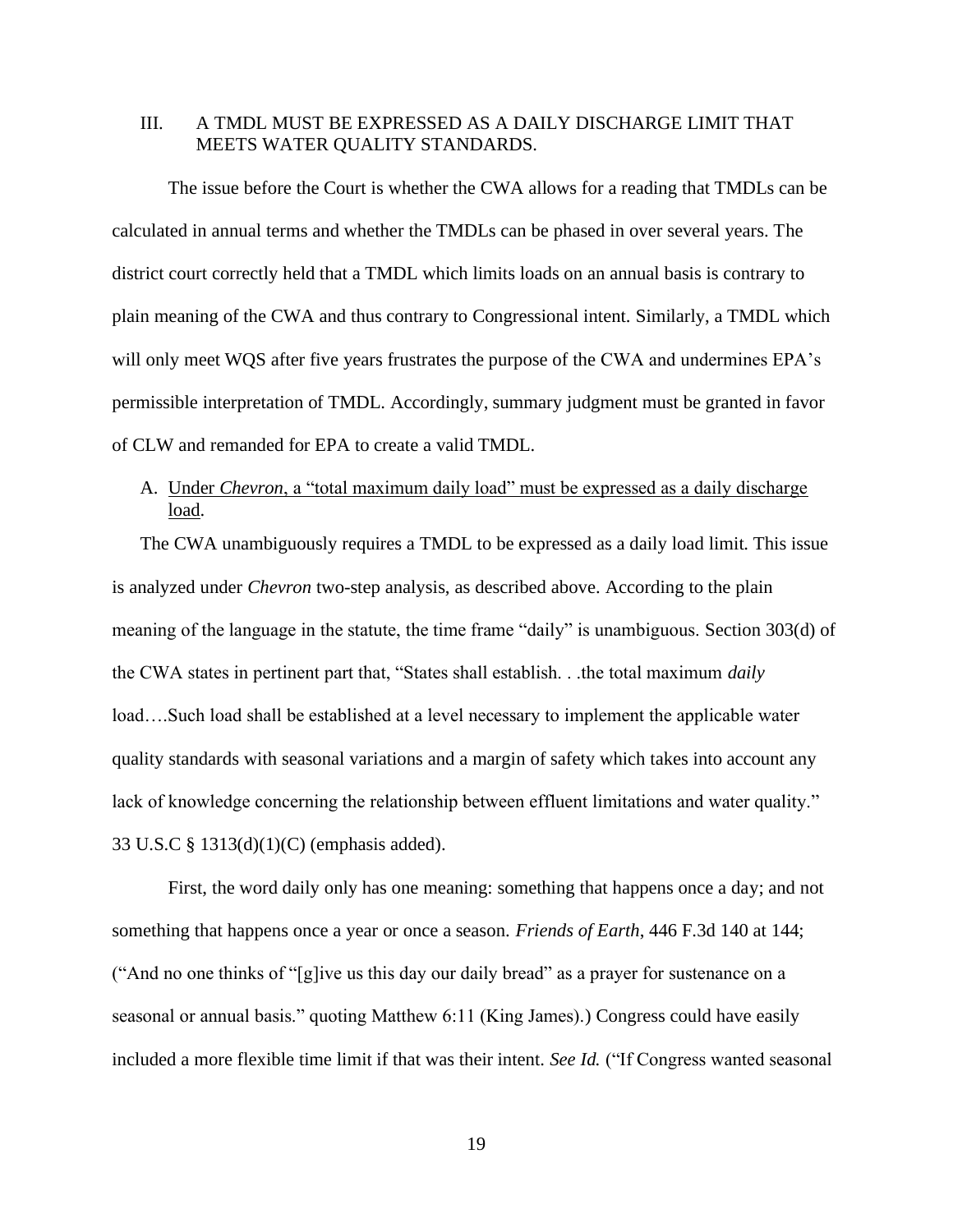or annual loads, it could easily have authorized them by calling for "total maximum daily, seasonal, or annual loads.")

Nothing in the meaning of the words "total" "maximum" and "load" could divert from the plain meaning of the word "daily." Maximum is defined as "[t]he highest or greatest amount, quality, value, or degree[,], or "an upper limit allowed by law or other authority." *Maximum*, *Black's Law Dictionary* (6th ed. 1990) and *Gulf Power v. FCC*, 669 F.3d 320, 322 (D.C. Cir. 2012) ("maximum rate [is] the ceiling for what the utility may charge as the word maximum implies"). While load is defined as "the quantity that can be…carried at one time by an often-specified means of conveyance" or "a measured quantity of a commodity fixed for each type of carrier[.]" *Load*, *Webster's Third New International Dictionary* (3d ed. 2002). Accordingly, "stringing them together" does not "create an ambiguity that warrants departure" from the plain meaning of daily. *Anacostia Riverkeeper, Inc. v. Wheeler*, 404 F. Supp. 3d 160, 172 (D.D.C. 2019).

While the Court in *Natural Resources Defense Council, Inc. v. Muszynski*, 268 F.3d 91, 98 (2d Cir. 2001) found that the phrase TMDL was ambiguous and could contemplate annual loads, it did so by substituting its own as well as EPA's "reasonable interpretation" of TMDL in place of the plain meaning. There, the court erroneously used its own judgement as to what is a reasonable interpretation before engaging in proper Step One analysis to determine if the phrase TMDL was ambiguous. *Id.* at 97-99. If the Court had engaged in the proper analysis, it is likely that they would have come to the opposite conclusion. Accordingly, under Step One, the CWA is unambiguous: a "total maximum daily load" is a load calculated for *only* daily discharges.

Under *Chevron* Step Two, and as discussed above, courts must determine if an agency's interpretation of an ambiguous statute is reasonable in light of the language, policies, and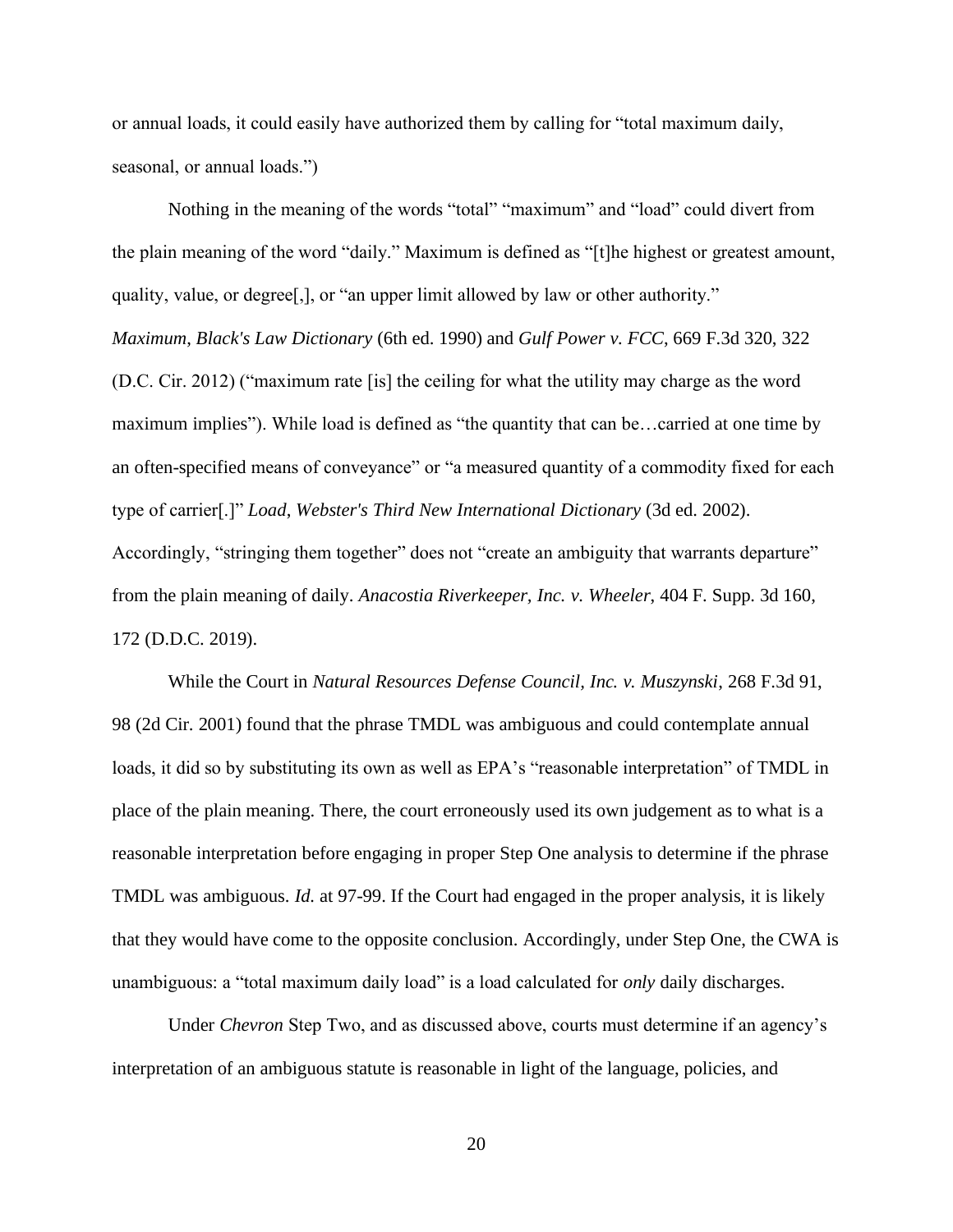legislative history of the Act." *United States v. Riverside Bayview Homes, Inc.*, 474 U.S. 121, 131 (1985). As we have established that a "total maximum daily load" unambiguously requires that daily loads be calculated as daily discharges, EPA's interpretation that a daily load could also be an annual load runs afoul of the unambiguous meaning of TMDL.

Even though an annual or monthly load could be "reverse engineered" to become a daily load by dividing the load up by the number of days, this would still violate the common understanding of the word "maximum." *Anacostia Riverkeeper, Inc. v. Wheeler* at 178. The Court in *Anacostia Riverkeeper, Inc. v. Wheeler*, held that such a load would "represent an average of the daily maximum loadings expected to occur" which "is not the same as a daily maximum loading." *Id.* Thus, this "average of the daily maximum loading" would be contrary to meaning of "maximum." *Compare Maximum*, *Black's Law Dictionary* (6th ed. 1990) with *Average*, *Black's Law Dictionary* (6th ed. 1990) ("A single value that represents the midpoint of a broad sample of subjects," or "[t]he ordinary or typical level; the norm"). As an average cannot be a maximum, and a maximum cannot be an average, an annual load, despite the capacity to be "reverse engineered" as a daily load is not a "total maximum daily load" per the CWA.

EPA's interpretation of TMDL also violates its own internal agency guidance. *See* EPA, Memorandum Subject: Establishing TMDL "Daily" Loads in Light of the decision by the us court of appeals for the DC Cir. In Friends of the Earth, Inc. v. EPA, et al., and implications for NPDES Permits (Nov. 15, 2006) at 1 ("EPA recommends that all future TMDLs and associated load allocations and wasteload allocations be expressed in terms of daily time increments."). EPA provides no other justification for its interpretation to allocate loads in such a manner, and therefore we are left to conclude that EPA's interpretation runs afoul of *Chevron*, and accordingly the Court must grant summary judgement in favor of CLW on the matter.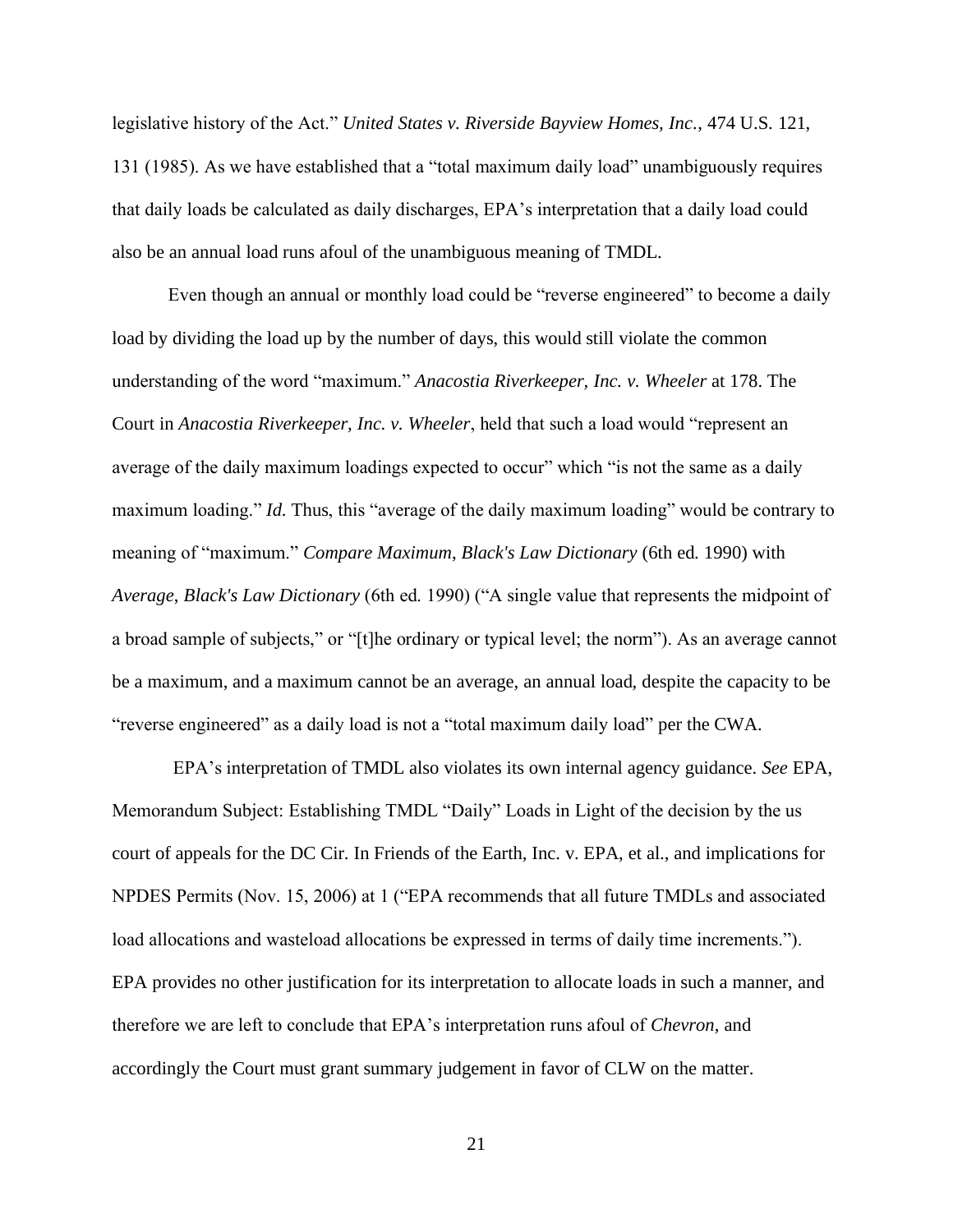### B. Under *Chevron*, a phased TMDL over five years violates the CWA because it does not achieve WQS.

 Under *Chevron* Step One, the CWA is unambiguous: a TMDL is to be applied in full in the present and not at some later date. *See NRDC, Inc. v. EPA*, 301 F.Supp.3d 133, 138 (D.D.C. 2018). As a result, under Step Two, EPA's interpretation that a TMDL phased in over five years is unreasonable in contravention of the unambiguous meaning of TMDL.

Section 303(d) of the CWA states that a TMDL must be calculated to meet the "level necessary to implement the applicable water quality standards." Necessary means something that "is needed for some purpose or reason; essential." *Necessary*, *Black's Law Dictionary* (11th ed. 2019). Moreover, the applicable WQS are calculated in the present tense. There are no provisions in section 303 that articulate future WQS.

The plain meaning of the statute is also reinforced by the structure of the CWA. The TMDL calculation is meant to form the basis of section 301(b)(1)(C) which sets the deadline for implementing effluent limitations on point sources as July 1, 1977. 33 U.S.C. 1311(b)(1)(C) ("there shall be achieved. . .not later than July 1, 1977, any more stringent limitation, including those necessary to meet water quality standards, treatment standards, or schedules of compliance, established pursuant to any State law or regulations."). In *Bethlehem Steel Corp. v. Train*, 544 F.2d 657, 661, 663 (3d Cir. 1976), the court held this deadline is a "rigid guidepost" that EPA did not have authority to grant an extension for NPDES permits. Accordingly, the CWA is unambiguous that at TMDL must meet current WQS.

EPA's interpretation which permits a TMDL to be phased in over a five-year period, where initially WQS will not be met, is an impermissible interpretation as it is inconsistent with the unambiguous meaning that TMDL must be set at a level necessary to meet water quality standards, and in so doing, violates the goals of the CWA. A TMDL which is implemented at a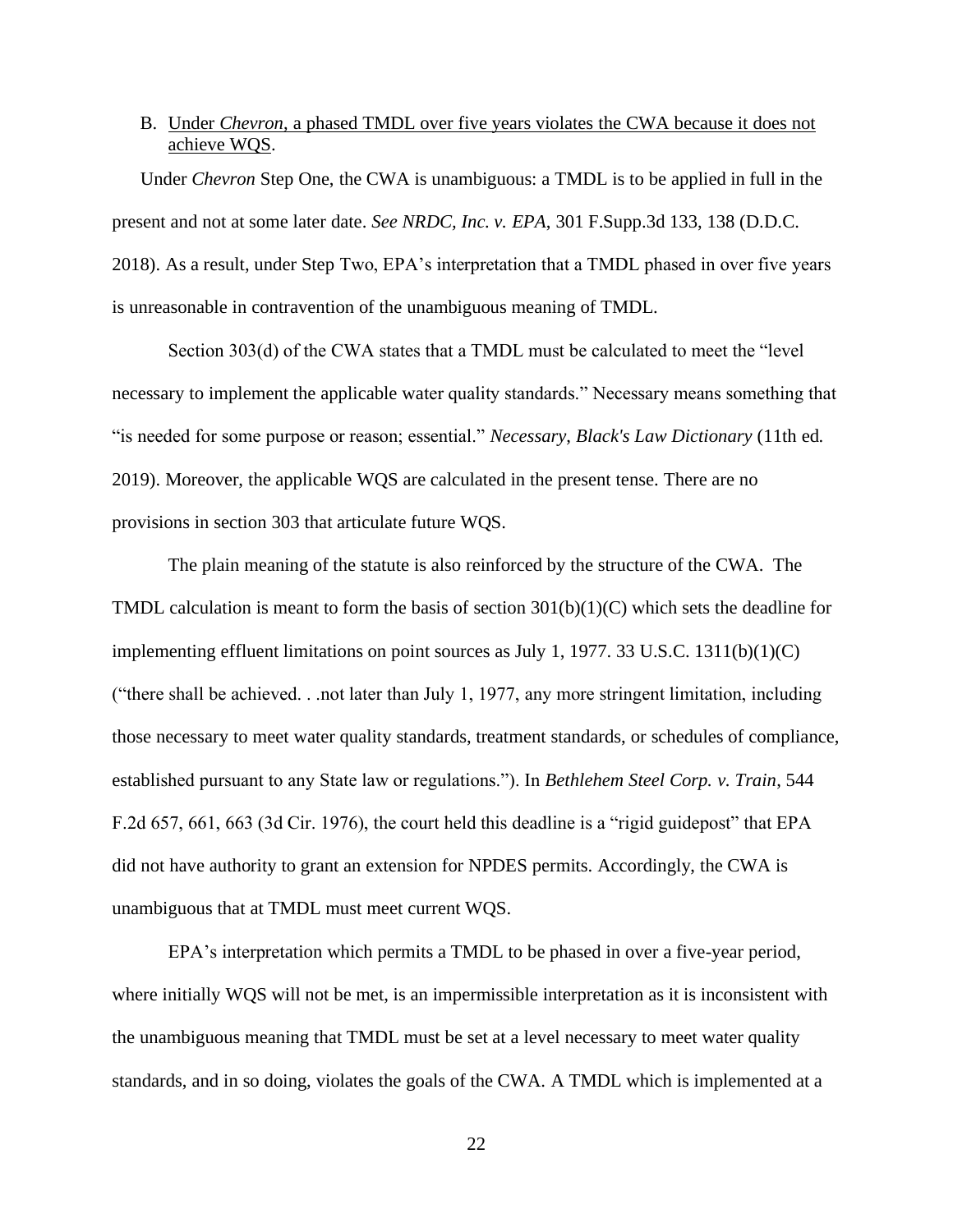percentage of the applicable WQS does not meet the WQS, even if that will occur years later. Courts have similarly found that the CWA does not support such a reading. *See Minnesota Ctr. for Env't Advoc. v. U.S. Env't Prot. Agency,* No. CIV03-5450(DWF/SRN), 2005 WL 1490331, at \*5 (D. Minn. June 23, 2005) (holding a phased approach that would not meet water quality standards until ten years later invalid and in violation of 33 U.S.C. § 1313(d)(1)(C)).

EPA's interpretation of a "phased TMDL" is contrary to its own guidance documents. EPA, Memorandum Clarification Regarding "Phased" Total Maximum Daily Loads 2 (Aug. 2, 2006). While EPA allows for a "phased" approach to TMDLs, EPA's guidance puts forward an approach markedly different from the one suggested in this litigation. *Id.* EPA's definition of "phased" in this guidance allows a state to create an interim TMDL, while additional scientific research is conducted and allows states to later revise that TMDL based on new data. *Id.* The purpose of this guidance was to encourage States to expeditiously prepare TMDLs and set implementation. *Id.* EPA's interpretation frustrates this purpose and allows States to cut away the heart of the WQS section of the CWA, further delaying achievement of the goals of the CWA.

In light of EPA's long held concern for phosphorus pollution in the nation's waters, *See* 1972 U.S.C.C.A.N. 3668, 3710 ("Since initial approval of standards, the need to control phosphate discharges to prevent eutrophication has been established."), recognizing that nutrients pollution, including phosphorus, is the leading cause of lake and coastal water impairment with over two million acres of lakes and reservoirs in the nation not meeting water quality standards, *See* EPA, National Strategy for the Development of Regional Nutrient Criteria (June 1998); *See also* EPA, Nutrient Innovations Task Group Report (August 2009), EPA's interpretation reads like a complete abandonment of its responsibility. EPA offers no other justification for its interpretation and therefore cannot rationalize its departure from the statute and from the goals of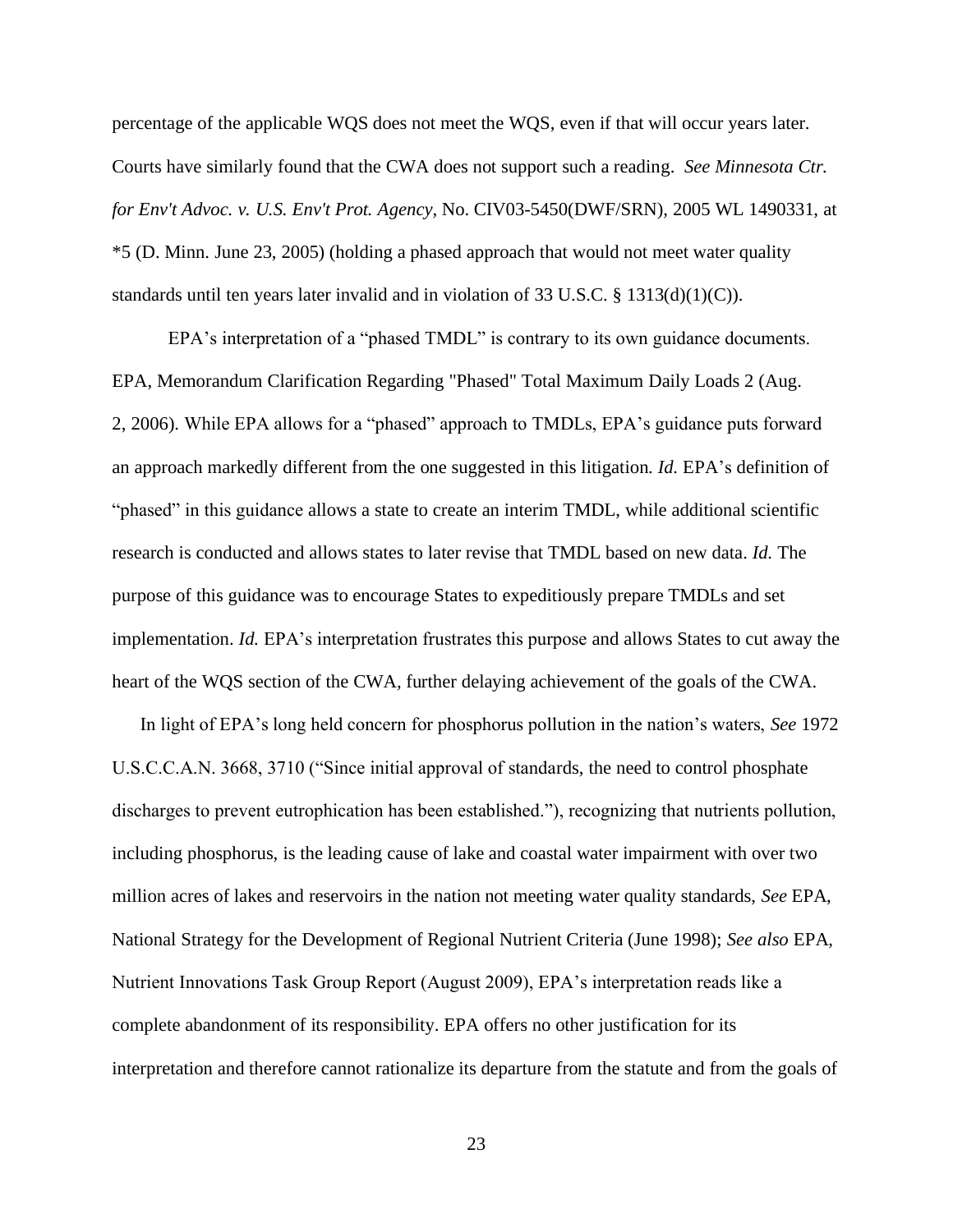the CWA. Accordingly, EPA's interpretation is impermissible and the Court should uphold summary judgment finding EPA's adoption of a phased TMDL invalid under the CWA.

# IV. EPA'S APPROVAL OF NEW UNION'S TMDL WAS ARBITRARY AND CAPRICIOUS.

The district court erred in concluding that EPA's decision to adopt New Union's TMDL with WLAs set well below WQS, without reasonable assurances that BMPs would result in nonpoint source reductions, was not arbitrary and capricious. The district court incorrectly held that "reasonable assurance" was not a standard that EPA was required to use to review TMDLs, and that any such standard must be promulgated via notice and comment or otherwise receive no deference at all.

# A. EPA guidance expressly mandates that reasonable assurances must be secured before states can take credit for reductions in LAs from nonpoint sources to reduce the stringency of point source pollution controls.

The district court erred in concluding that EPA's guidance document clarifying that the CWA required TMDLs to include a reasonable assurances was entitled to "no deference." R. at 16. EPA's 1991 guidance ("1991 Guidance") articulating that a TMDL must include reasonable assurances should be given significant deference due to its persuasiveness.

While agency guidance documents do not carry the force of law, they deserve deference; known as *Skidmore* deference. *Skidmore v. Swift & Co.*, 323 U.S. 134 (1944). The amount of deference that a guidance document receives will vary depending on the document's "persuasiveness, as evidenced by the thoroughness evident in [the agency's] consideration, the validity of its reasoning, its consistency with earlier and later pronouncements, and all those factors which give it power to persuade." *Buffalo Transportation, Inc. v. United States*, 844 F.3d 381, 385 (2d Cir. 2016) (internal citations omitted). *See also*, *Hagans v. Comm'r of Soc. Sec.*, 694 F.3d 287, 304 (3d Cir. 2012) (noting that the *Skidmore test* is a "sliding-scale test in which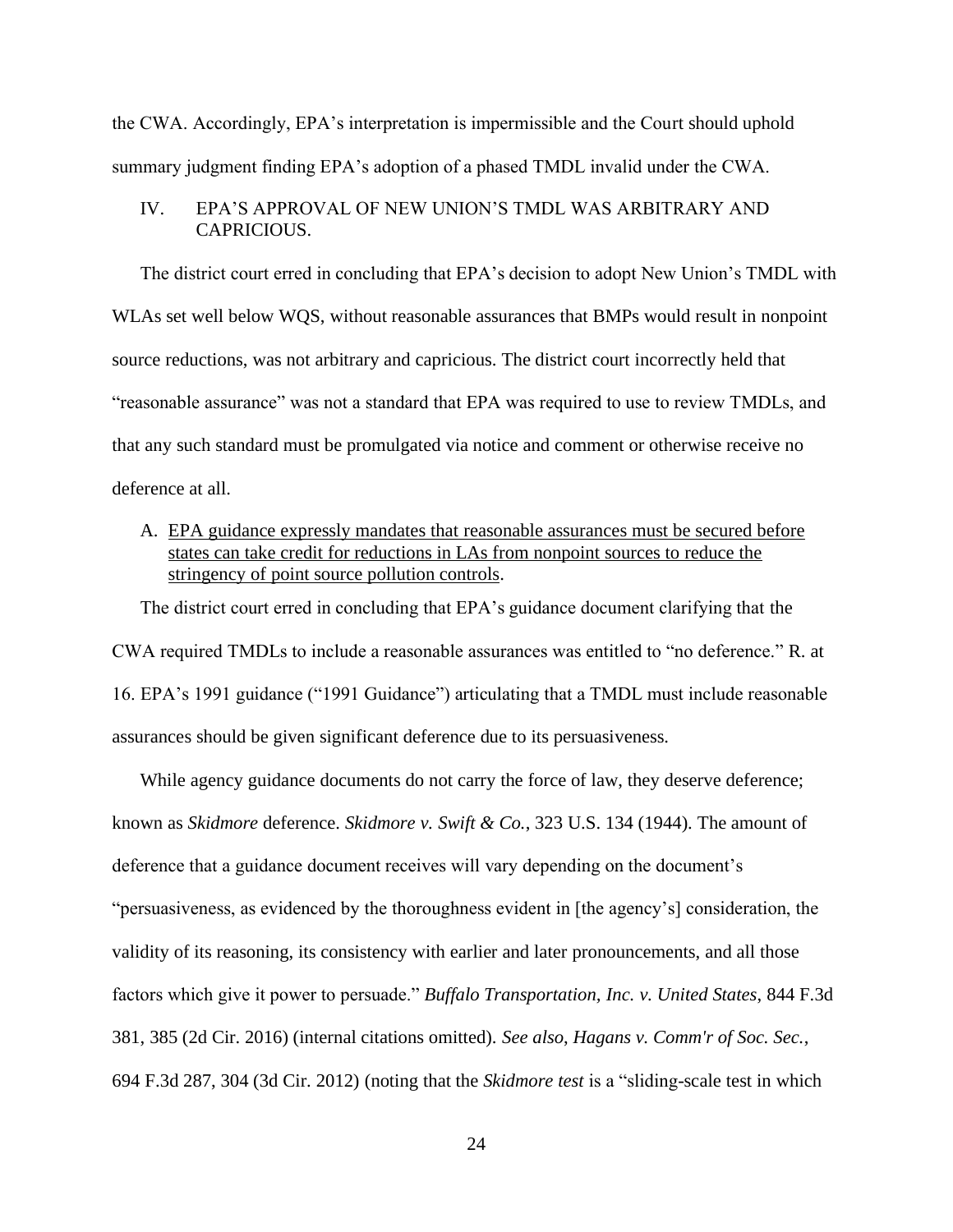the level of weight afforded to an interpretation varies depending on our analysis of the enumerated factors."). The factors that courts use to determine the amount of deference include: (1) thoroughness of agency consideration, (2) validity behind the reasoning, (3) consistency with both earlier and later pronouncements, (4) implication of agency expertise, (5) contemporaneous articulation with the regulation and (6) the longevity of the guidance. *See De La Mota v. United States Dep't of Educ.*, 412 F.3d 71, 78 (2d Cir. 2005), *Norwegian Nitrogen Prods. Co. v. United States*, 288 U.S. 294, 315 (1933), *Barnhart v. Walton*, 535 U.S. 212, 220 (2002).

Applying the *Skidmore* deference factors to EPA's guidance document, suggests that this guidance document and the reasonable assurance standard articulated within should be given significant deference. EPA publicly articulated the reasonable assurance standard in EPA, Guidance for Water Quality Based Decisions: The TMDL Process (1991), which aimed to help states develop their WQS program including TMDLs to comply with the CWA statute and related regulations. There, EPA states:

"In order to allocate loads among both nonpoint and point sources, there must be *reasonable assurances* that nonpoint source reduction will in fact be achieved. Where there are not reasonable assurances, under the CWA, the entire load reduction must be assigned to point sources." *Id.* at 15.

First, EPA thoroughly considered how the agency uses its discretion to approve or reject TMDL submissions. Courts have found that an agency has considered an issue thoroughly when it represents the "macro perspective" of the agency and is not the isolated position of a lone staff member. *De La Mota* at 80. This macro perspective has been found where the drafter either reports to the administrator, bears lawmaking authority, or is otherwise constrained by political accountability. *Id.* The interpretation does not need to include any analysis and can be brief if it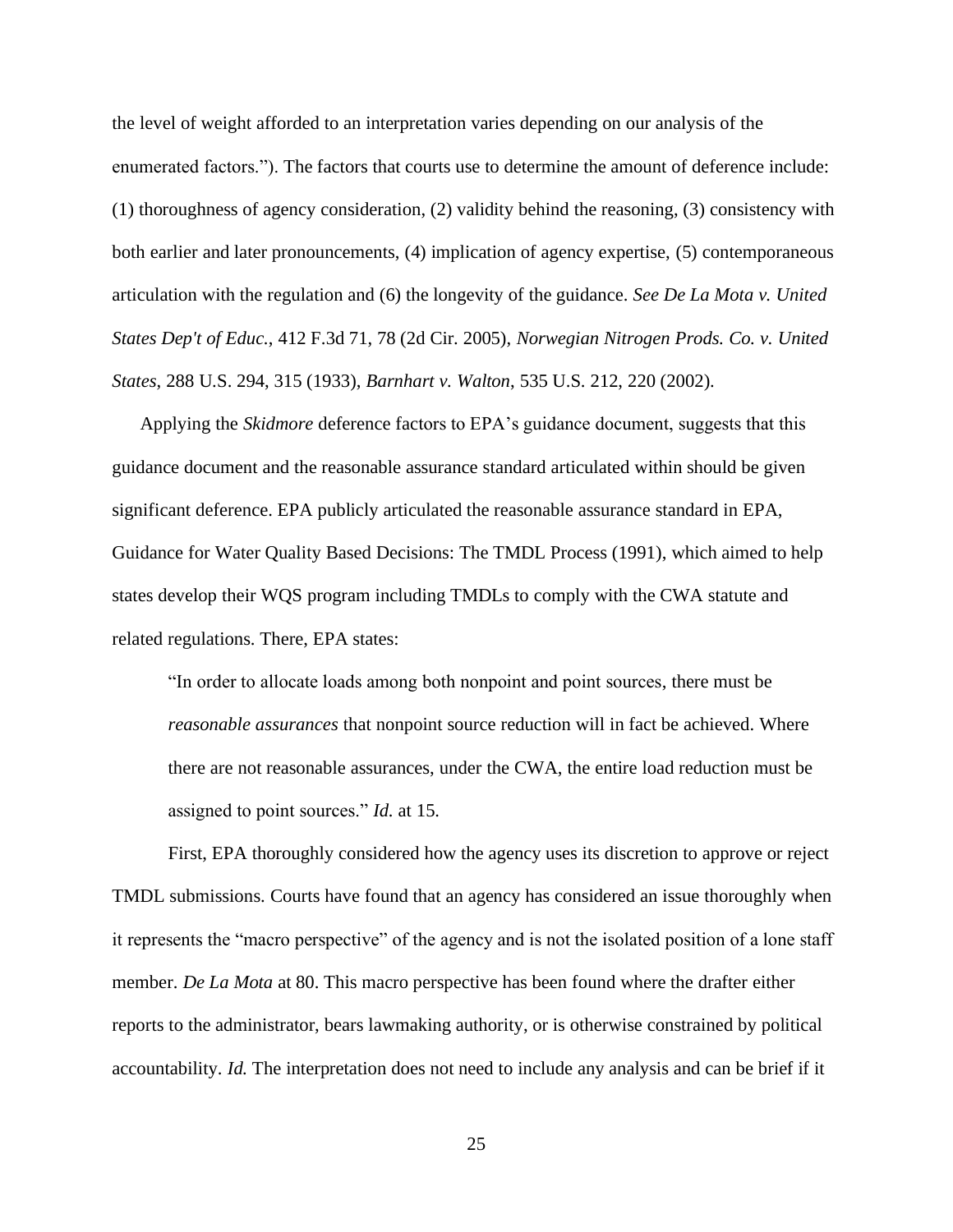references the legal basis for the interpretation, is not labeled "tentative" nor adopted for the exclusive purpose of litigation. *Id.* at 80-82. EPA's 1991 Guidance on the TMDL process was drafted by EPA's Office of Water, packaged as a formal guidance document titled "Guidance for Water Quality-based Decisions: The TMDL process," and signed by EPA's Director of the Office of Water Regulations and Standards. *1991 Guidance* at i. A current organization chart of EPA demonstrates that the Office of Water directly reports to the EPA administrator. EPA, *EPA Organization Chart*, https://www.epa.gov/aboutepa/epa-organization-chart (last visited Nov. 22, 2021). In addition, the guidance document provides the legal basis for EPA's interpretation that a TMDL must provide reasonable assurances before taking credit for LA reductions, citing section 303(d) of the Clean Water Act as well as regulations including 40 C.F.R. § 130.2(i) which provides the definition of a TMDL. *1991 Guidance* at 6.

Second, courts have found that an agency provides valid reasoning for their interpretation where it is "well-reasoned, substantiated and logical." *De La Mota* at 80. Conversely, where an agency interpretation offers "virtually no explanation" for the policy the Court will not find the agency reasoning valid. *Coke v. Long Island Care at Home, Ltd.,* 376 F.3d 118 at 134. Here, the agency interprets "reasonable assurances" for BMP credits in light of the entire statutory scheme, as well as considering the relationship between the oversight role of EPA and the implementation role of the States. *1991 Guidance* at 24. *See also Id.* at 9 (Chapter 2 Water Quality Based Approach to Pollution Control), 27 (Chapter 4: EPA and State Responsibilities). In doing so the agency provides due consideration to the governing law and processes, and the logic of effective implementation. Moreover, the Third Circuit recently found that the "reasonable assurance" standard is a valid interpretation of the CWA and the phrase "total maximum daily load*.*" *American Farm Bureau*, 792 F.3d 281 at 300–01 (noting that the phrase "total maximum daily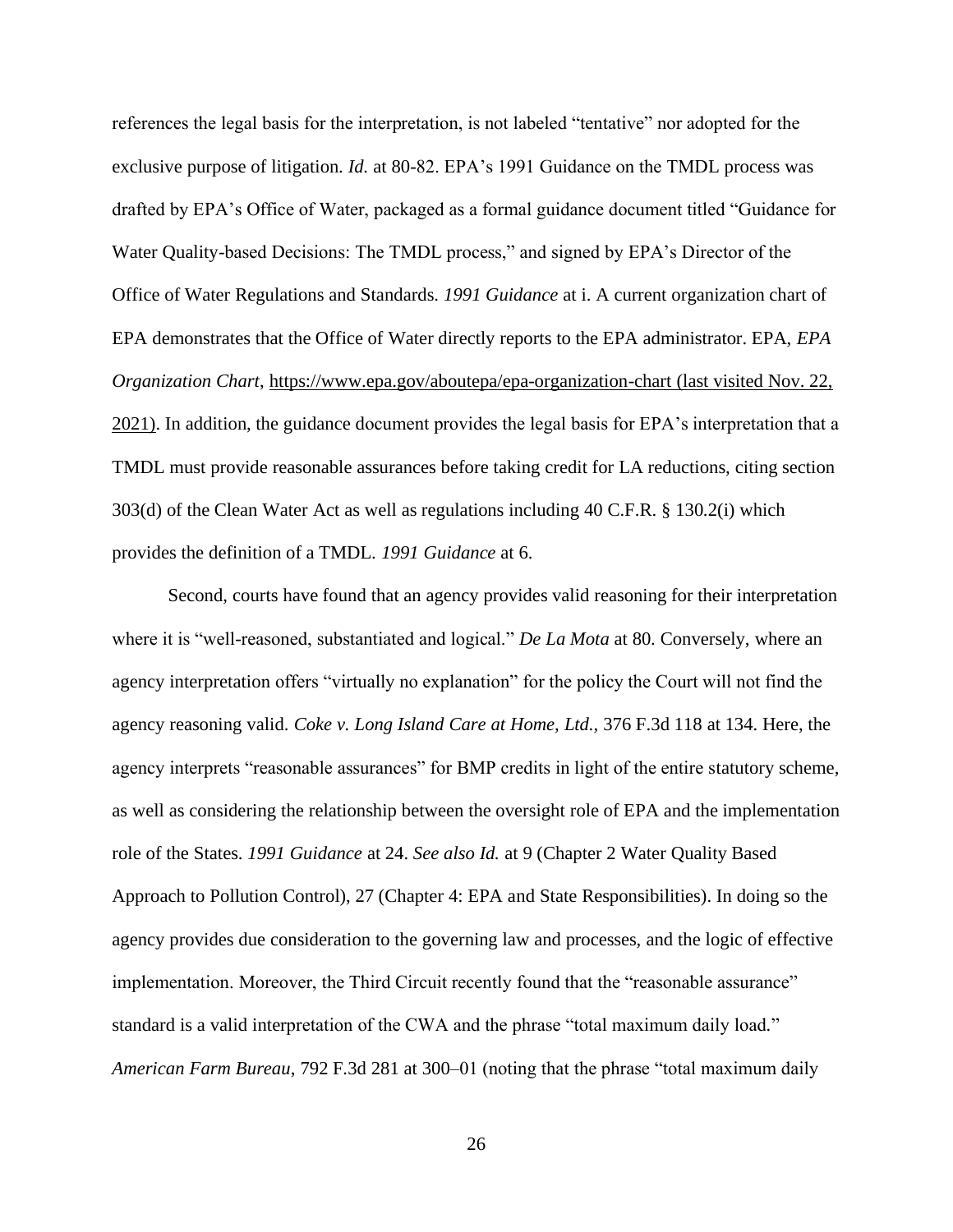load" has enough play in the joints to allow the EPA to consider [reasonable assurances] in its final action*.*").

Third, courts have found that guidance is consistent with earlier pronouncements when general guidance has been issued on the matter (and not an individual adjudication) according to the reasoning in *Hall v. U.S. E.P.A.*, 273 F.3d 1146, 1156 (9th Cir. 2001), and where an agency's position is the same as in prior court cases per the reasoning in *Cathedral Candle Co. v. U.S. International Trade Commission*, 400 F.3d 1352, 1367 (Fed. Cir. 2005). Here, the guidance is a general guidance document prescribing EPA's policy to all States, and is not the byproduct of an individual adjudication. Moreover, EPA has a long history of requiring reasonable assurance for BMPs.

The EPA has frequently and consistently issued guidance requiring a reasonable assurance that a TMDL is "properly calibrated to meet the applicable water quality standards" for waters that are impaired by both point and nonpoint sources. EPA, Supplemental Information for TMDL Reasonable Assurance Reviews (Feb. 2012). This guidance letter further details how reasonable assurance has been required for TMDLs that contemplate restrictions on both point source and nonpoint source polluters in the 1991 Guidance as well as in EPA, Memorandum New Policies for Establishing and Implementing Total Maximum Daily Loads, from then Assistant Administrator for Water, Robert Perciasepe (1997) and EPA, Guidelines for Reviewing TMDLs Under Existing Regulations (2002). The 2012 guidance letter brought the reasonable assurance requirement into yet another decade and has yet to be abrogated. Reasonable assurances have been consistently required for the approval of TMDLs for over thirty years as a condition of EPA approval.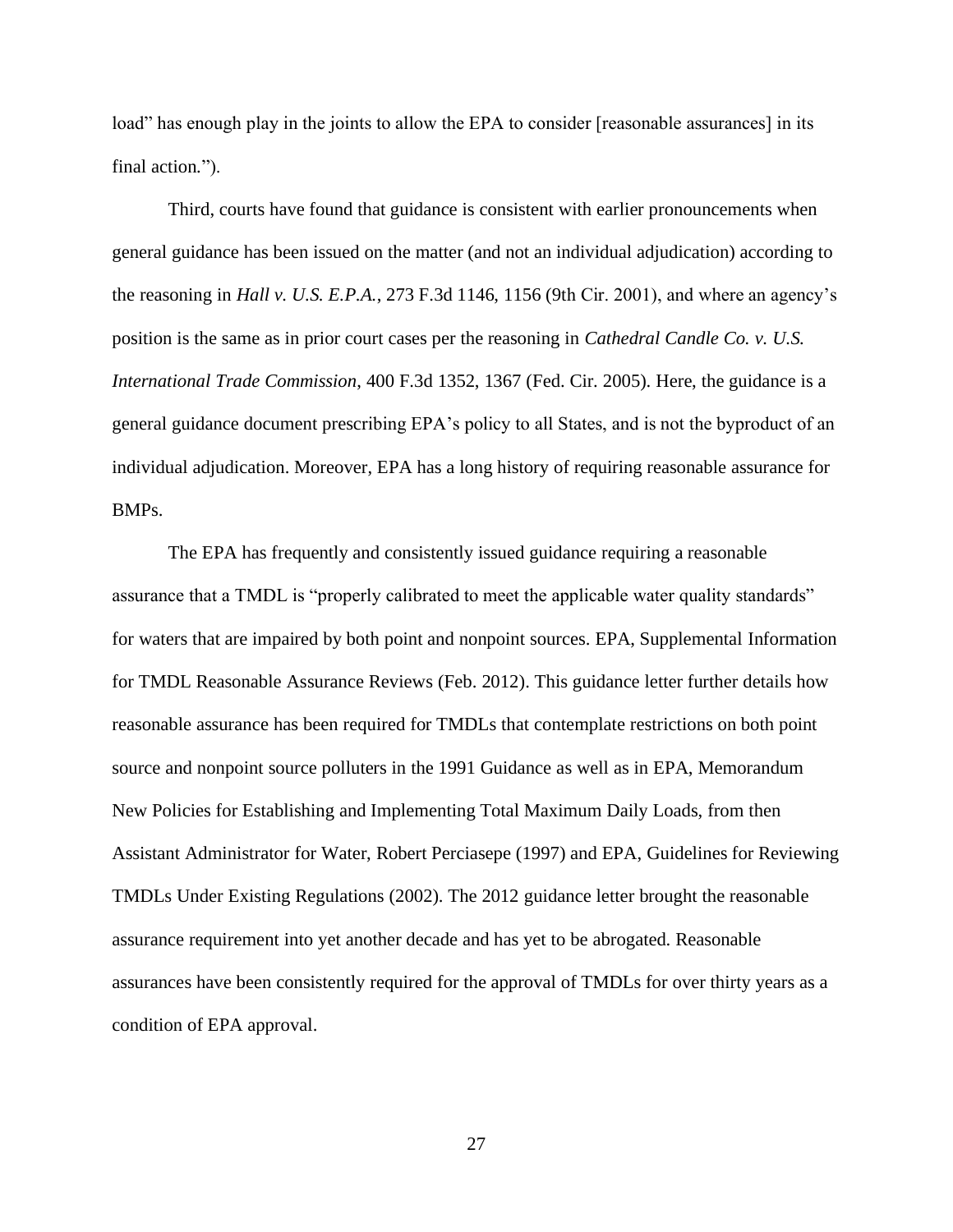EPA's long history of requiring reasonable assurance also enjoys a long history of approval from Courts across the country. *See e.g.*, *Bravos v. Green*, 306 F. Supp. 2d 48, 53–54 (D.D.C. 2004) ("EPA guidance calls for reasonable assurance when TMDLs are developed for waters impaired by both point and nonpoint sources"); *Friends of the Earth v. U.S. E.P.A.*, 346 F. Supp. 2d 182, 200 (D.D.C. 2004) (reversed on other grounds) (stating that BMPs will "significantly reduce the number of [downstream] low dissolved oxygen events," and, thus, reasonably assure achievement of WQSs."); *American Farm Bureau,* 792 F.3d 281 at 304 ("EPA conducted a "reasonable assurances" evaluation on the states' draft Phase I WIPs to see if they met expectations, in terms of (1) meeting the state's numeric target loads, and (2) providing reasonable assurance that the state's proposed source and sector allocations would be met."). EPA's 1991 Guidance requiring reasonable assurances evinces total consistency with subsequent agency guidance.

Fourth, courts look at whether the guidance implicates the expertise of the agency. An agency's expertise is implicated where the guidance is a reflection of the law that the agency must administer, reflecting views of "different circumstances." *Skidmore*, 323 U.S. 134 at 137– 38. An agency's expertise can be expressly mentioned in the guidance itself according to the reasoning in *Hall v. U.S. E.P.A.*, or understood through the mandate that Congress has given the agency in the organic statute as seen in *Cathedral Candle*. *Hall v. U.S. E.P.A.*, 273 F.3d 1146 at 1156 and *Cathedral Candle*, 400 F.3d at 1367. As discussed above, the 1991 Guidance engages in a lengthy discussion of the law and regulations which govern EPA on matters of water quality management. Moreover, the guidance document includes charts illustrating the technical review process, *see, e.g.*, 1991 Guidance at 10, and also provides past examples of how BMP credit reallocation has been implemented in the past. *See* 1991 Guidance at 10.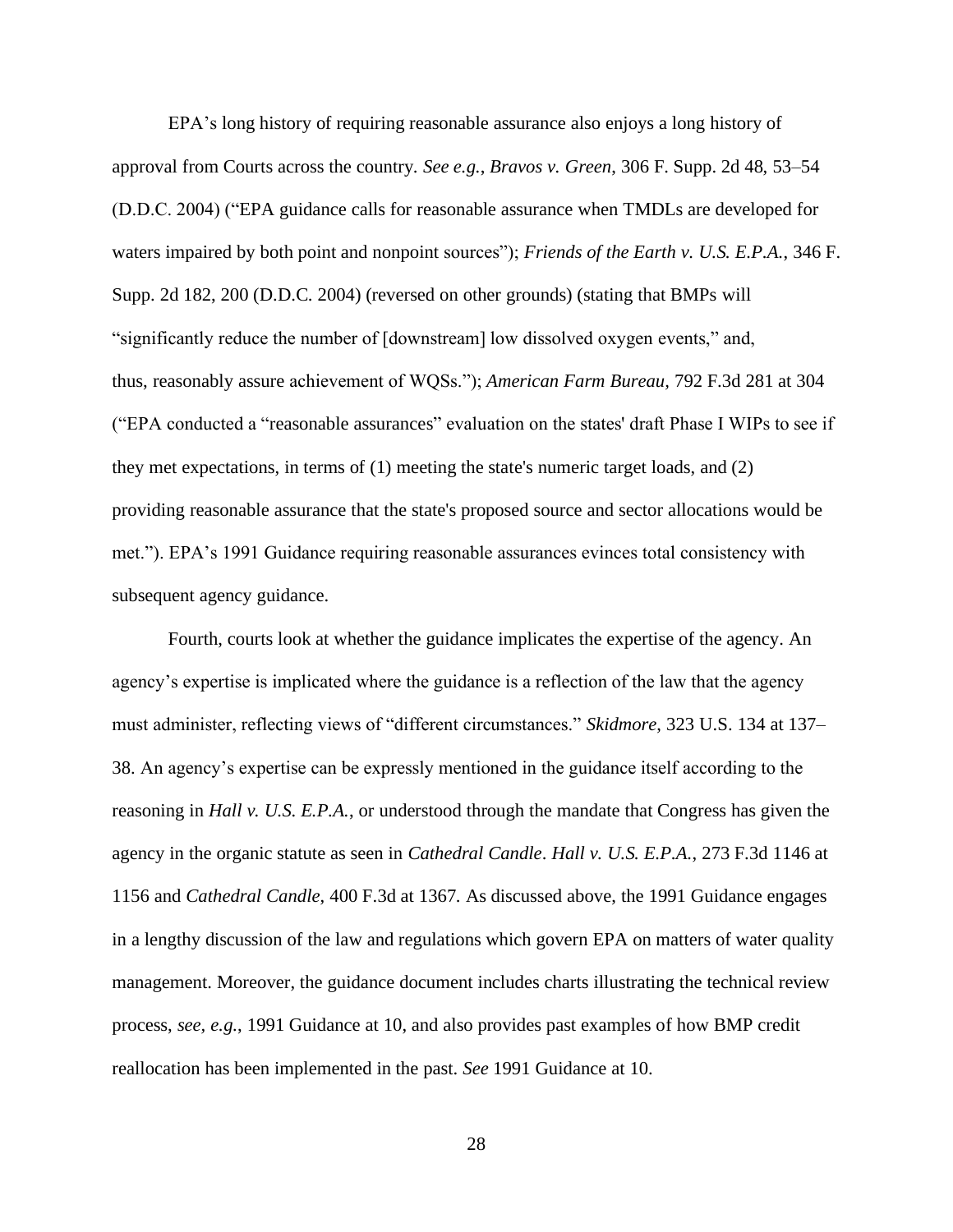Fifth, Courts look at whether the interpretation was made contemporaneously with the statute or regulation. An interpretation is contemporaneous with the statute's adoption when used for the purpose of "making the parts [of the statute] work efficiently and smoothly while they are yet untried and new." *Adamo Wrecking Co. v. U.S.*, 434 U.S. 275, 302 (1978). The 1991 Guidance was issued only four years after the 1987 CWA amendments which implicitly adopted EPA's regulation permitting reductions in point source stringency where reductions from nonpoint sources secured through BMPs occur. *See* 40 C.F.R. § 130.2(i). As the foreword to the 1991 Guidance states, "[t]this document…is intended to define and clarify the requirements under section 303(d) of the Clean Water Act…[and] reduce the uncertainties associated with TMDLs and to establish the TMDL process as an effective water quality management tool." 1991 Guidance at i.

Lastly, Courts look to the longevity of the interpretation's use and accord "particular deference to an agency interpretation of longstanding duration." *Barnhart v. Walton*, 535 U.S. 212 at 220, 122. The U.S. Supreme Court has opined on the deference given to longstanding administrative interpretations of a statute, and especially so where "Congress has re-enacted the statute without pertinent change." *NLRB v. Bell Aerospace Co. Div. of Textron, Inc.*, 416 U.S. 267, 275 (1974). "In these circumstances, congressional failure to revise or repeal the agency's interpretation is persuasive evidence that the interpretation is the one intended by Congress." *Id.*

Here, Congress could have easily chosen to abrogate EPA's guidance requiring reasonable assurances, but it has not done so in the more than thirty years that this guidance has been promulgated. The statute has been re-enacted without pertinent change – in fact, the CWA still says that the national goal is to eliminate discharge of pollutants into the navigable waters by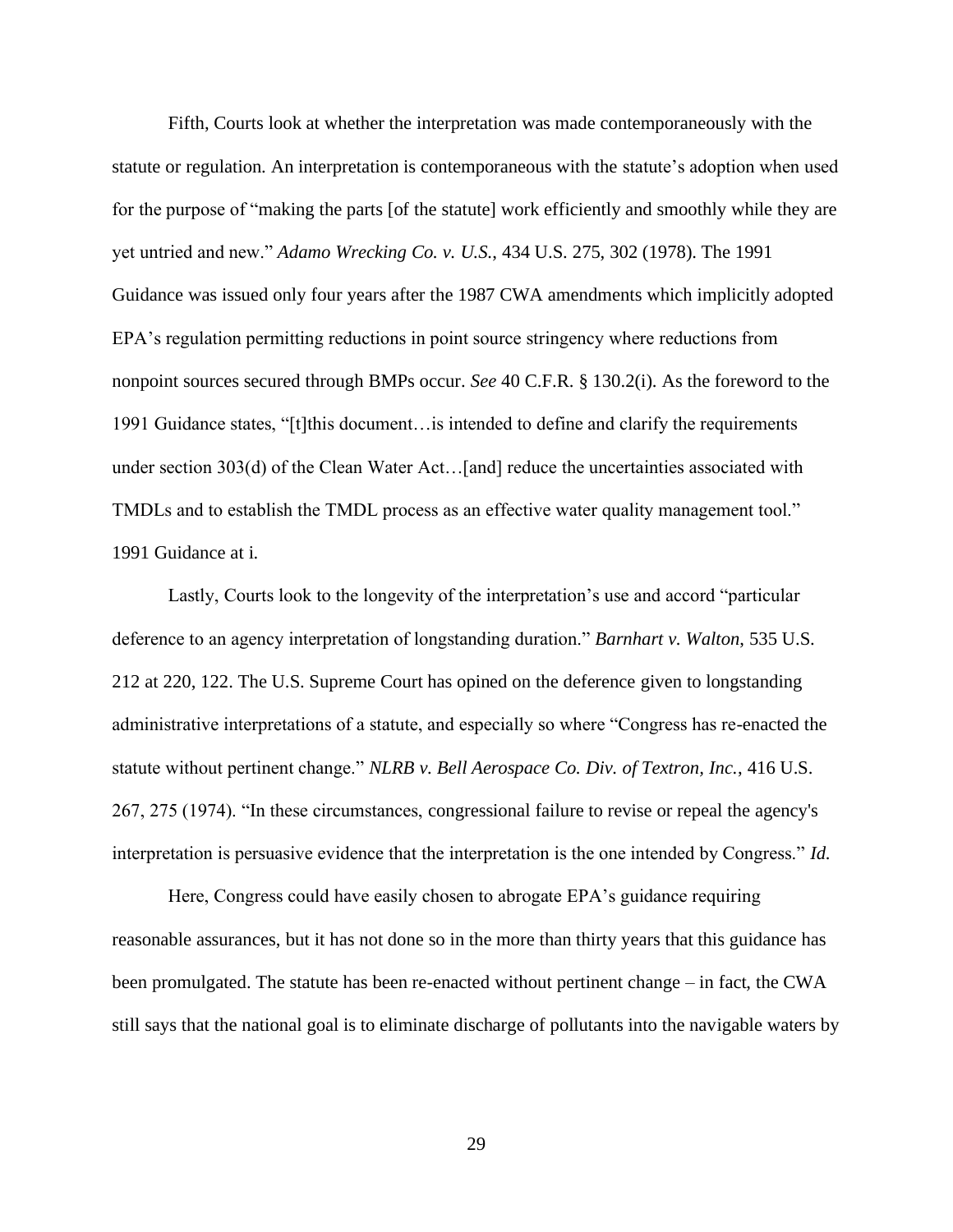1985. Congress' silence speaks volumes. They have chosen not to alter this extremely longstanding agency interpretation, and EPA continues to apply it with regular frequency.

Courts have not addressed what period of time constitutes "longevity" in this situation, but have stated that an interpretation is not long-standing where the matter at issue involves new technology that was not available or considered at the time of the interpretation. *See OfficeMax, Inc. v. United States*, 428 F.3d 583, 598 (6th Cir. 2005) (noting that a 1979 interpretation on "toll telephone service" does not attach to cellular phones because they did not yet exist at the time). The matter of approving TMDLs and BMPs does not involve any novel matter which was not considered at the time that the interpretation was made. EPA's 1991 Guidance, therefore, ticks off every factor that other courts have considered when evaluating the degree of persuasiveness which should be afforded to a guidance document. Accordingly, the guidance should be given significant deference in determining whether EPA acted in an arbitrary and capricious manner when approving New Unions' TMDL without reasonable assurances.

#### B. Guidance documents are not subject to the APA's notice and comment requirements.

Not all agency pronouncements must be published via notice and comment. Under the APA as codified at 5 U.S.C section 553, only legislative rules must be promulgated via notice and comment. "Interpretative rules" and "policy statements" on the other hand, "may be rules within the meaning of the APA…although neither type of "rule" has to be promulgated through notice and comment rulemaking." *Appalachian Power Co. v. E.P.A.*, 208 F.3d 1015, 1021 (D.C. Cir. 2000) (noting that these statements are "non-legislative rules"). A non-legislative rule is one that "first, does not have a present-day binding effect, that is, it does not impose any rights and obligations, and second, genuinely leaves the agency and its decisionmakers free to exercise discretion." *McLouth Steel Prod. Corp. v. Thomas*, 838 F.2d 1317, 1320 (D.C. Cir. 1988)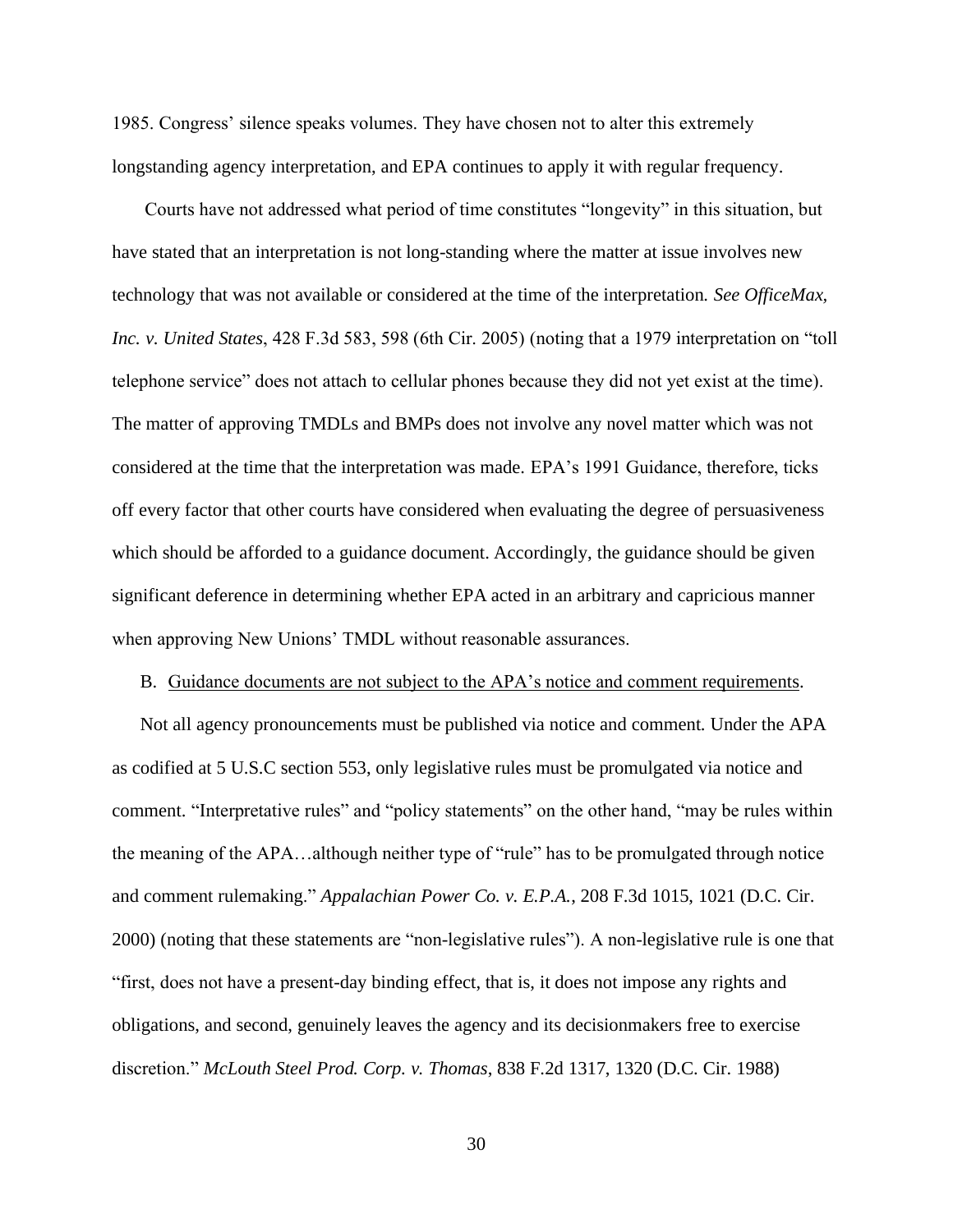(internal citations omitted). *See also Batalla Vidal v. Nielsen*, 291 F. Supp. 3d 260, 273 (E.D.N.Y. 2018) (reversed in part on other grounds); *Dep't of Homeland Sec. v. Regents of the Univ. of California*, 140 S. Ct. 1891 (2020) (holding that an agency memo which eliminates agency discretion is a legislative rule).

The 1991 Guidance stating that "there must be *reasonable assurances* that nonpoint source reduction will in fact occur", does not add any obligations beyond those that are in the CWA. 1991 Guidance at 2. Reasonable assurances are the logical outgrowth of the discretion that Congress granted to EPA so as to properly use its scientific and technical expertise to judge whether a TMDL complies with the purpose of section 303 ("Water Quality Standards and Implementation Plans") and the CWA as a whole. As discussed above, the Third Circuit found that "[p]reventing the EPA from …obtaining reasonable assurances from affected states appears to frustrate [the CWA's] goals." *American Farm Bureau*, 792 F.3d 281 at 301. EPA's "reasonable assurance" standard, therefore, does not add any obligations to the States beyond those which Congress passed into law, and those articulated in regulations promulgated via notice and comment.

Additionally, the guidance does not eliminate EPA's discretion. EPA maintains a substantial amount of discretion as to what might constitute a reasonable assurance. Reasonable assurances merely narrow the requirement under the APA that agency decisions cannot be arbitrary or capricious. 5 U.S. Code  $\S$  706(2)(A). Even if the court were to find that EPA's discretion was substantially reduced, where a policy eliminated agency discretion but "did so to ensure proper application of the statute," Courts will not consider such a consideration a legislative rule. *Fed. L. Enf't Officers Ass'n v. Rigas*, No. CV 19-735 (CKK), 2020 WL 4903843, at \*5 (D.D.C. Aug. 20, 2020). EPA's guidance prescribing "reasonable assurances" is, therefore, a non-legislative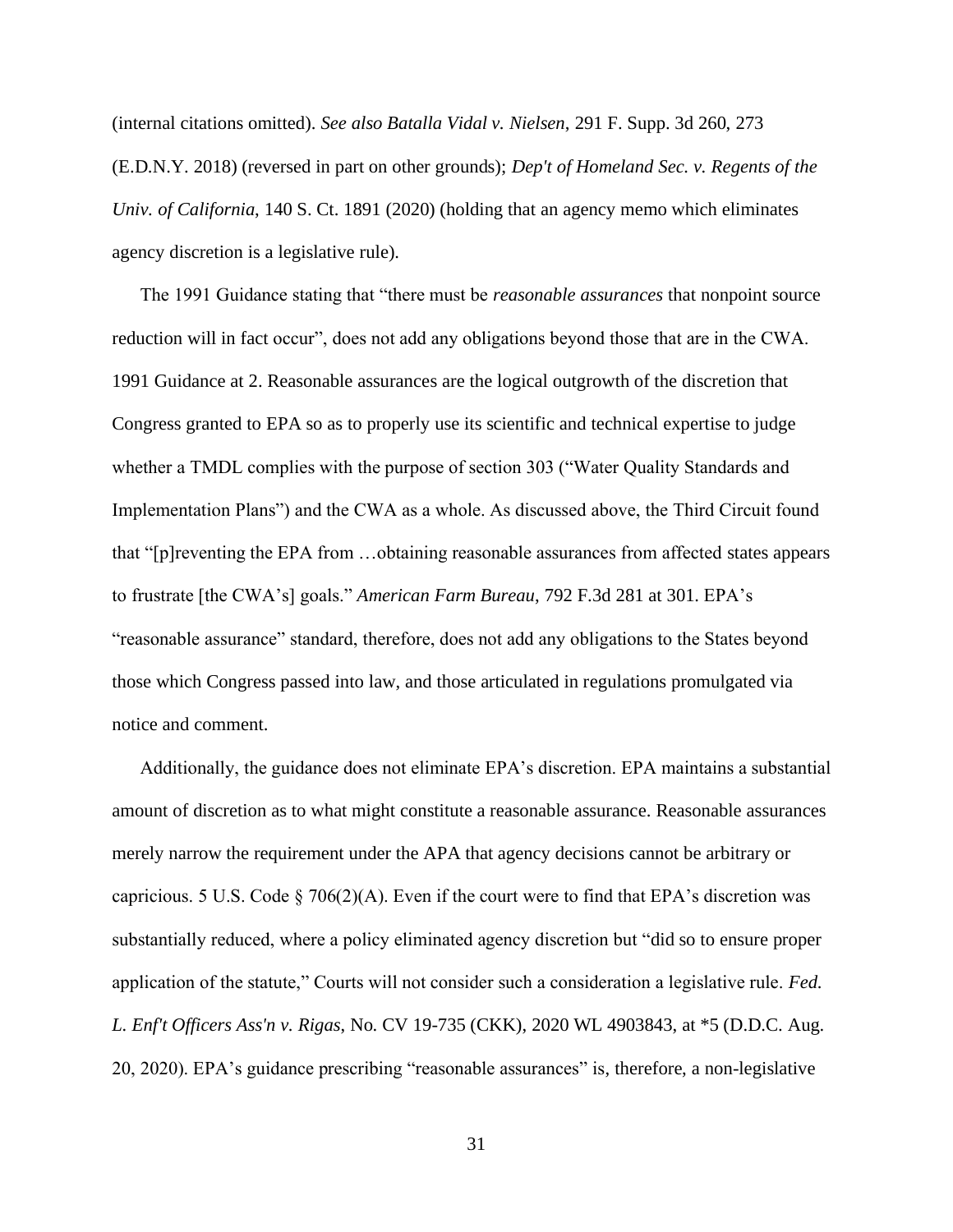policy statement and does not require notice and comment rulemaking. Accordingly, "reasonable assurances" are a valid standard and as discussed above must be afforded substantial deference.

#### C. EPA did not receive reasonable assurances.

Courts have the authority to overturn agency actions where they are found to be arbitrary and capricious or an abuse of discretion. *Citizens to Pres. Overton Park, Inc. v. Volpe*, 401 U.S. 402, 417 (1971). To make this finding the court must consider whether the decision was based on a consideration of the relevant factors and whether there has been a clear error of judgment. *Id*. at 416. As we have established that "reasonable assurances" are the standard for EPA TMDL review, a TMDL approved without "reasonable assurances" must be arbitrary and capricious.

The district court conceded as much, holding that if EPA's TMDL review standard was "reasonable assurance" that EPA's decision to approve New Union's TMDL would have been arbitrary and capricious. R. at 16. This concession is due to the court finding nothing in the record that indicates New Union had any intention to require implementation of the BMPs. R. at 16. If this Court accepts the factual findings of the district court that New Unions' TMDL did not secure reasonable assurances that BMPs would result in sufficient it must also find that New Union's decision was arbitrary and capricious.

While there is no single formula for determining when reasonable assurances have been secured, EPA's 1991 Guidance provides some suggestions. It states that "[a]ssurances may include the application or utilization of local ordinances, grant conditions, or other enforcement authorities. 1991 Guidance at 24. As the record states, "[t]he CWIP did not specify whether or how the proposed BMP measures would be enforced." R. at 10. There is nothing in the record indicating the application or utilization of local ordinances, grant conditions, or other enforcement authorities. Accordingly, there is no indication of how the reductions will occur.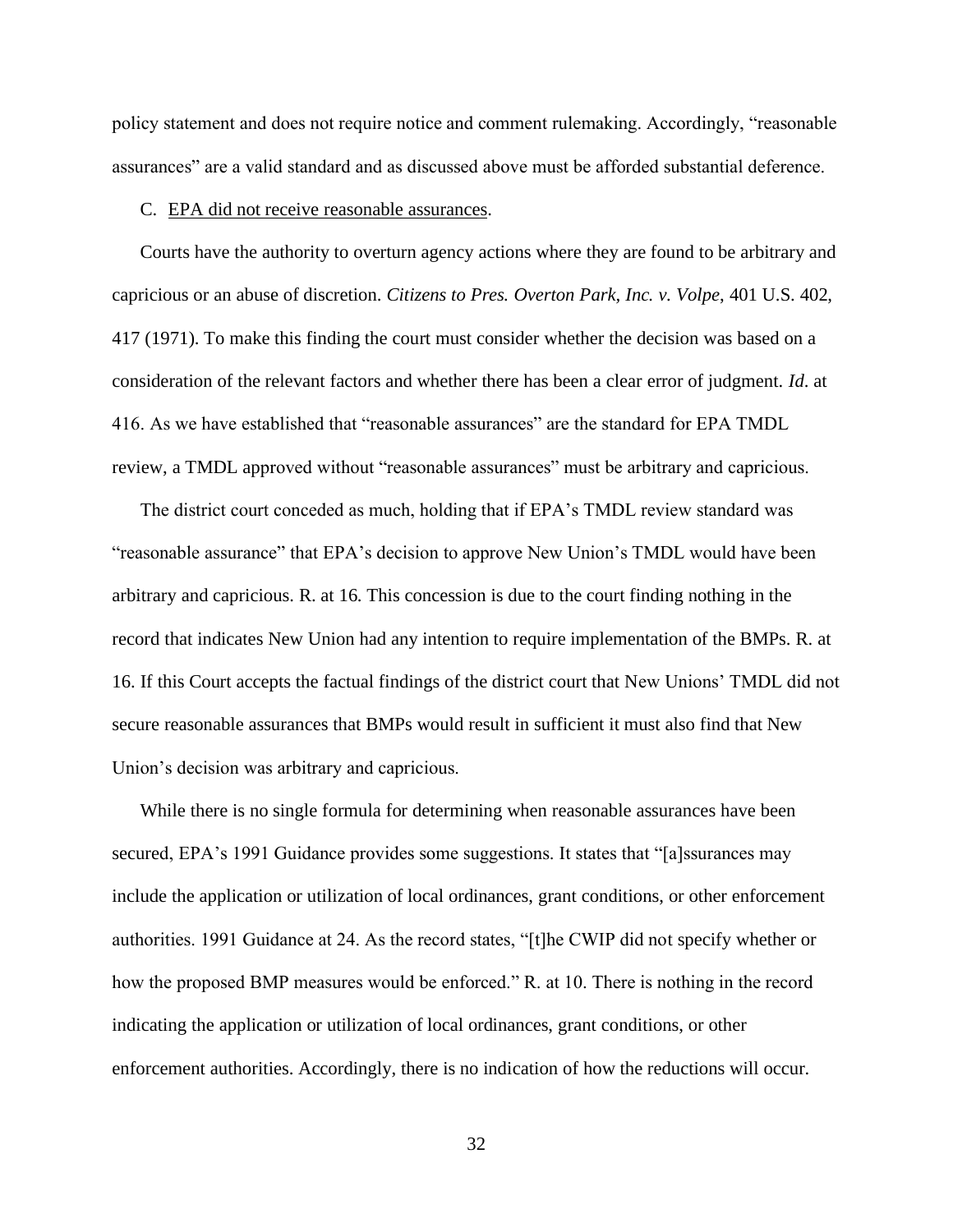The Court may also consider extra-record evidence in this matter. Such evidence is reviewable, either "(1) when the agency failed to examine all relevant factors; (2) when the agency failed to explain adequately its grounds for decision; (3) when the agency acted in bad faith; or (4) when the agency engaged in improper behavior." *Styrene Info. & Research Ctr., Inc. v. Sebelius*, 851 F. Supp. 2d 57, 63 (D.D.C. 2012). Here, EPA did not examine all relevant factors – namely the likelihood their TMDL had of achieving the required WQS, and did not adequately explain the grounds of its decision, arguably acting in bad faith.

Accordingly, the extra-record evidence further demonstrates that appropriate nonpoint source reductions are not "reasonably assured." The evidence shows that "political opposition to the implementation of BMPs prompted New Union to abandon its efforts to develop its own watershed implementation plan including BMPs…without any attempt to allocate the loading among sources" and that "in the two years since the adoption of the TMDL, New Union has in fact taken no action to implement the BMPs contemplated by the CWIP." R. at 16. This suggests that New Union is captive to industry and does not seem at all motivated to institute the types of programs needed to reduce pollution from nonpoint sources.

It also appears that EPA did not even check whether the thirty five percent asserted reductions in nonpoint source pollution in the BMPs would be sufficient to cover the cuts in stringency that are proposed for point sources. The target water quality criteria for Class AA waters requires a phosphorus level of .014 ml/g of phosphorous. Lake Chesaplain's "impairment" of phosphorous, however, ranges from .02 ml/g to .034 ml/g. A thirty five percent reduction from .02 ml/g levels is .013 ml/g, which is below the target criteria of .014 ml/g. But, where the impairment is at .034 ml/g levels, a thirty five percent reduction yields a phosphorous level of .0221 ml/g, which exceeds the acceptable and legally mandated limits by a staggering